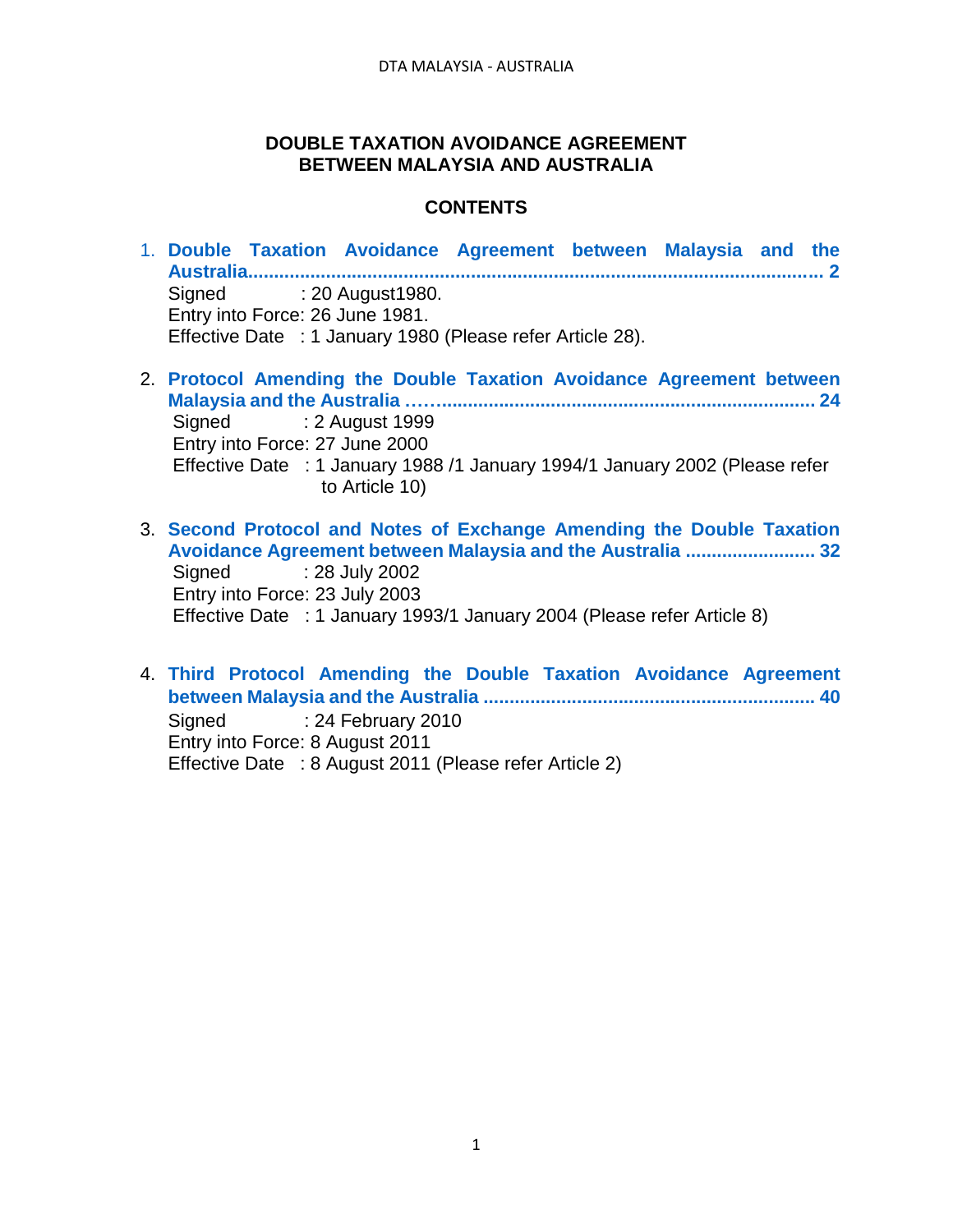<span id="page-1-0"></span>P.U. (A) 347/1980 Signed : 20 August 1980. Entry into Force: 26 June 1981. Effective Date : 1 January 1979.

### **AGREEMENT BETWEEN THE GOVERNMENT OF MALAYSIA AND THE GOVERNMENT OF AUSTRALIA FOR THE AVOIDANCE OF DOUBLE TAXATION AND THE PREVENTION OF FISCAL EVASION WITH RESPECT TO TAXES ON INCOME**

# THE GOVERNMENT OF MALAYSIA AND THE GOVERNMENT OF AUSTRALIA

desiring to conclude an Agreement for the avoidance of double taxation and the prevention of fiscal evasion with respect to taxes on income, have agreed as follows:

### Article 1 **PERSONAL SCOPE**

This Agreement shall apply to persons who are residents of one or both of the Contracting States.

### Article 2 **TAXES COVERED**

- 1. The existing taxes to which this Agreement shall apply are-
	- (a) in Malaysia:

income tax and excess profit tax; supplementary income taxes, that is, tin profits tax, development tax and timber profits tax; and petroleum income tax;

(b) in Australia:

the Australian income tax, including the additional tax upon the undistributed amount of the distributable income of a private company.

2. This Agreement shall also apply to any identical or substantially similar taxes which are imposed by either Contracting State after the date of signature of this Agreement in addition to, or in place of, the existing taxes. The competent authority of each Contracting State shall notify the competent authority of the other Contracting State of any significant changes which have been made in the laws of its Contracting State relating to the taxes to which this Agreement applies.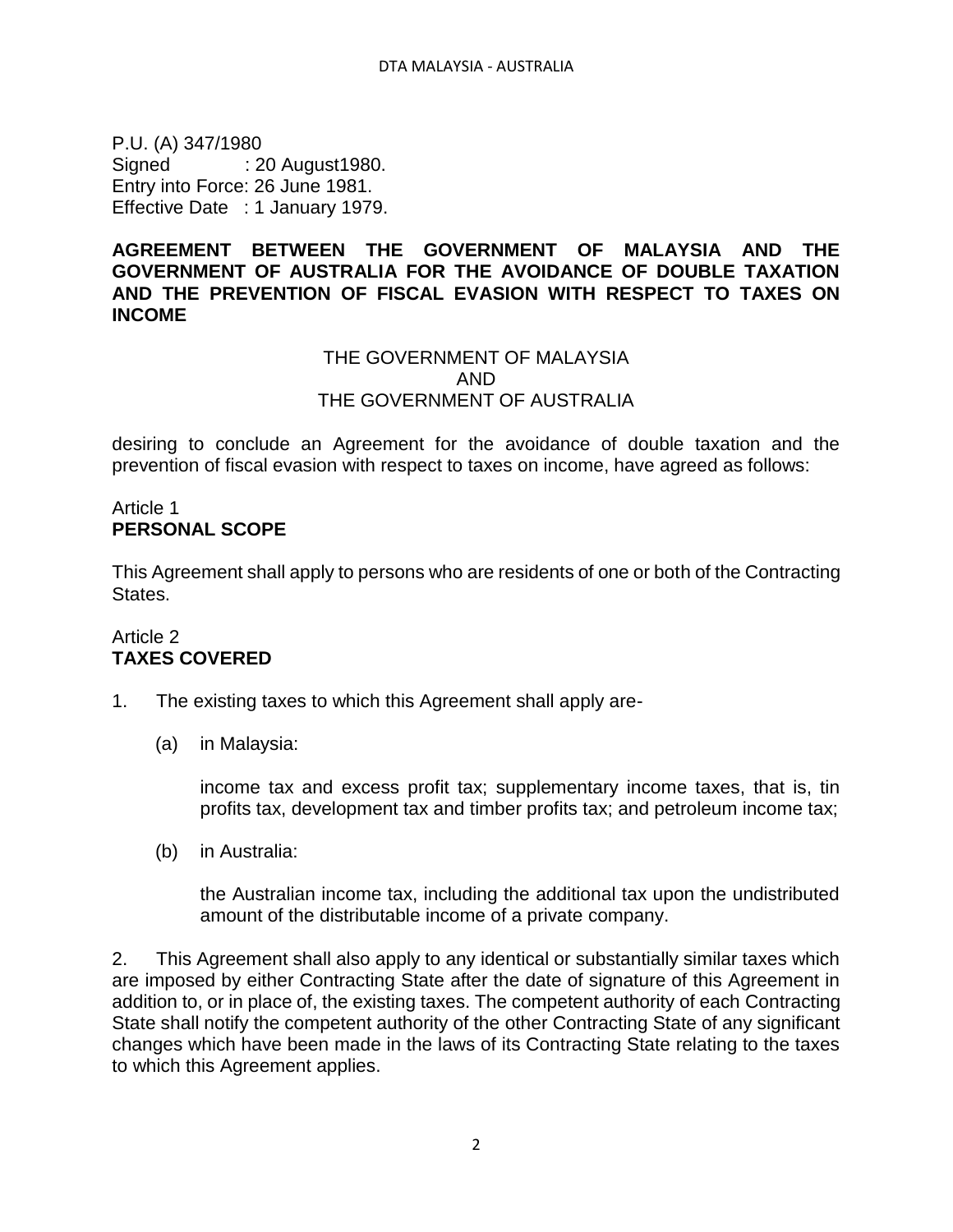# Article 3 **GENERAL DEFINITIONS**

- 1. In this Agreement, unless the context otherwise requires:
	- (a) the term "Malaysia" means the Federation of Malaysia and includes any area adjacent to the territorial waters of Malaysia which, in accordance with international law, has been or may hereafter be designated under the laws of Malaysia concerning the continental shelf as an area within which the rights of Malaysia with respect to the sea-bed and subsoil and their natural resources may be exercised;
	- (b) the term "Australia" means the Commonwealth of Australia and includes:
		- (i) the Territory of Norfolk Island;
		- (ii) the Territory of Christmas Island;
		- (iii) the Territory of Cocos (Keeling) Islands;
		- (iv) the Territory of Ashmore and Cartier lslands;
		- (v) the Coral Sea Islands Territory; and
		- (vi) any area adjacent to the territorial limits of Australia or of the said Territories in respect of which there is for the time being in force consistently with international law, a law of Australia or of a State or part of Australia, or of a Territory aforesaid dealing with the exploitation of any of the natural resources of the sea bed and subsoil of the continental shelf;
	- (c) the terms "Contracting State", "one of the Contracting States" and "other Contracting State" mean Malaysia or Australia, as the context requires;
	- (d) the term "person" includes an individual, a company and such unincorporated bodies of persons as are treated as persons under the taxation laws of the respective Contracting States;
	- (e) the term "company" means anybody corporate or any entity which is treated as a company for tax purposes;
	- (f) the terms "enterprise of one of the Contracting States" and "enterprise of the other Contracting State" mean respectively an enterprise carried on by a resident of one of the Contracting States and an enterprise carried on by a resident of the other Contracting State;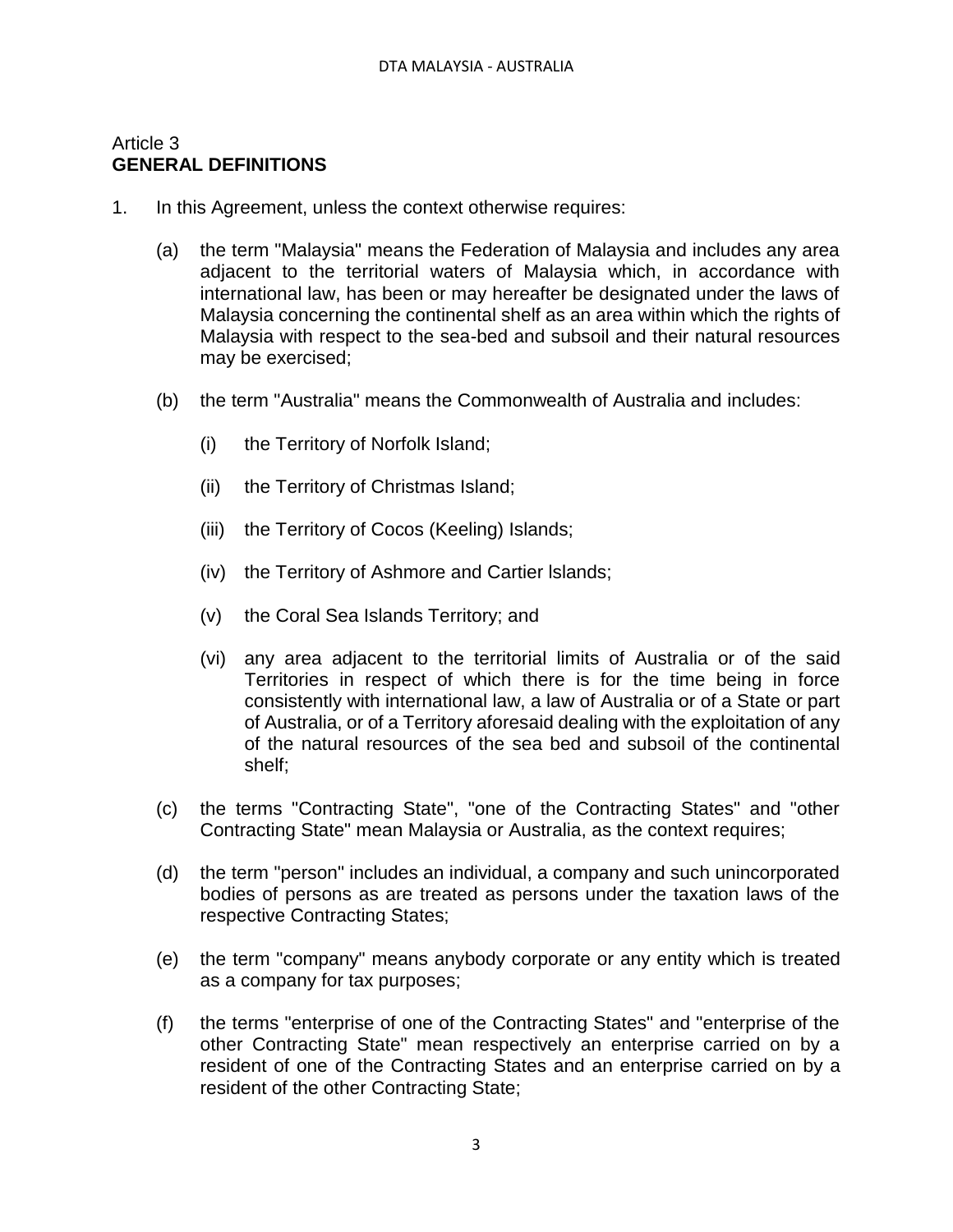- (g) the term "tax" means Malaysian tax or Australian tax, as the context requires;
- (h) the term "Malaysian tax" means tax imposed by Malaysia, being tax to which this Agreement applies by virtue of Article 2;
- (i) the term "Australian tax" means tax imposed by Australia, being tax to which this Agreement applies by virtue of Article 2;
- (j) the term "competent authority" means, in the case of Malaysia, the Minister of Finance or his authorised representative, and in the case of Australia, the Commissioner of Taxation or his authorised representative.

2. In this Agreement, the terms "Malaysian tax" and "Australian tax" do not include any penalty or interest imposed under the taxation laws of either Contracting State.

3. In the application of this Agreement by a Contracting State, any term not otherwise defined shall, unless the context otherwise requires, have the meaning which it has under the taxation laws of that Contracting State.

# Article 4 **RESIDENCE**

1. For the purposes of this Agreement, a person is a resident of one of the Contracting States:

- (a) in the case of Malaysia, if the person is resident in Malaysia for the purposes of Malaysian tax; and
- (b) in the case of Australia, if the person is a resident of Australia for the purposes of Australian tax.

2. Where by reason of the preceding provisions an individual is a resident of both Contracting States, then his status shall be determined in accordance with the following rules:

- (a) he shall be deemed to be a resident solely of the Contracting State in which he has a permanent home available to him;
- (b) if he has a permanent home available to him in both Contracting States, or if he does not have a permanent home available to him in either of them, he shall be deemed to be a resident solely of the Contracting State in which he has an habitual abode;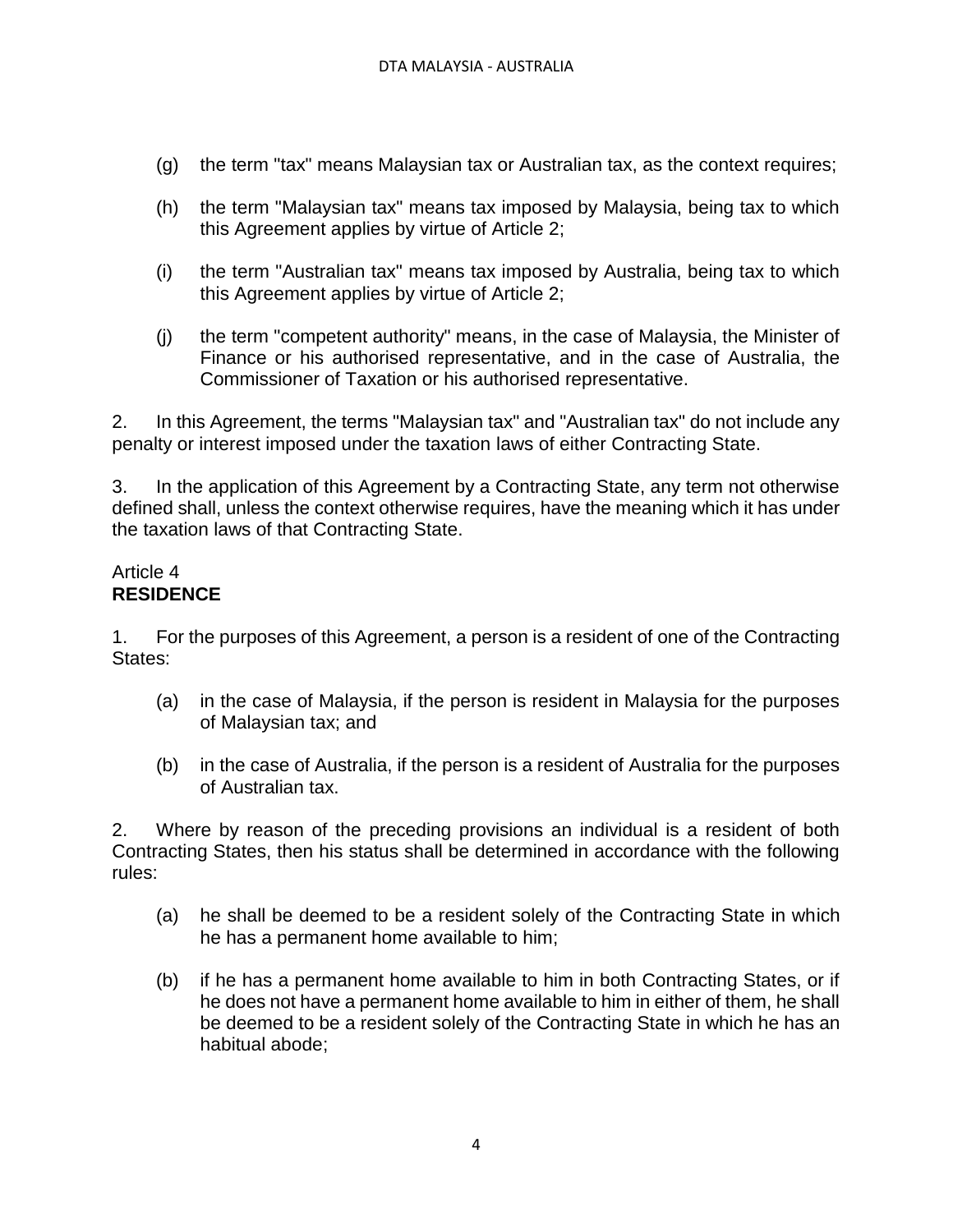(c) if he has an habitual abode in both Contracting States, or if he does not have an habitual abode in either of them, he shall be deemed to be a resident solely of the Contracting State with which his personal and economic relations are the closer.

3. In determining for the purposes of paragraph 2 of the Contracting State with which an individual's personal and economic relations are the closer, the matters to which regard may be had shall include the citizenship of the individual.

4. Where by reason of the provisions of paragraph 1 a person other than an individual is a resident of both Contracting States, then it shall be deemed to be a resident solely of the Contracting State in which its place of effective management is situated.

## Article 5 **PERMANENT ESTABLISHMENT**

1. For the purposes of this Agreement, the term "permanent establishment" means a fixed place of business through which the business of an enterprise is wholly or partly carried on.

- 2. The term "permanent establishment" shall include especially:
	- (a) a place of management;
	- (b) a branch;
	- (c) an office;
	- (d) a factory;
	- (e) a workshop;
	- (f) a mine, oil or gas well, quarry or any other place of extraction of natural resources including timber or other forest produce;
	- (g) an agricultural, pastoral or forestry property;
	- (h) a building site or construction, installation or assembly project which exists for more than six months.

3. An enterprise shall not be deemed to have a permanent establishment merely by reason of:

(a) the use of facilities solely for the purpose of storage, display or delivery of goods or merchandise belonging to the enterprise;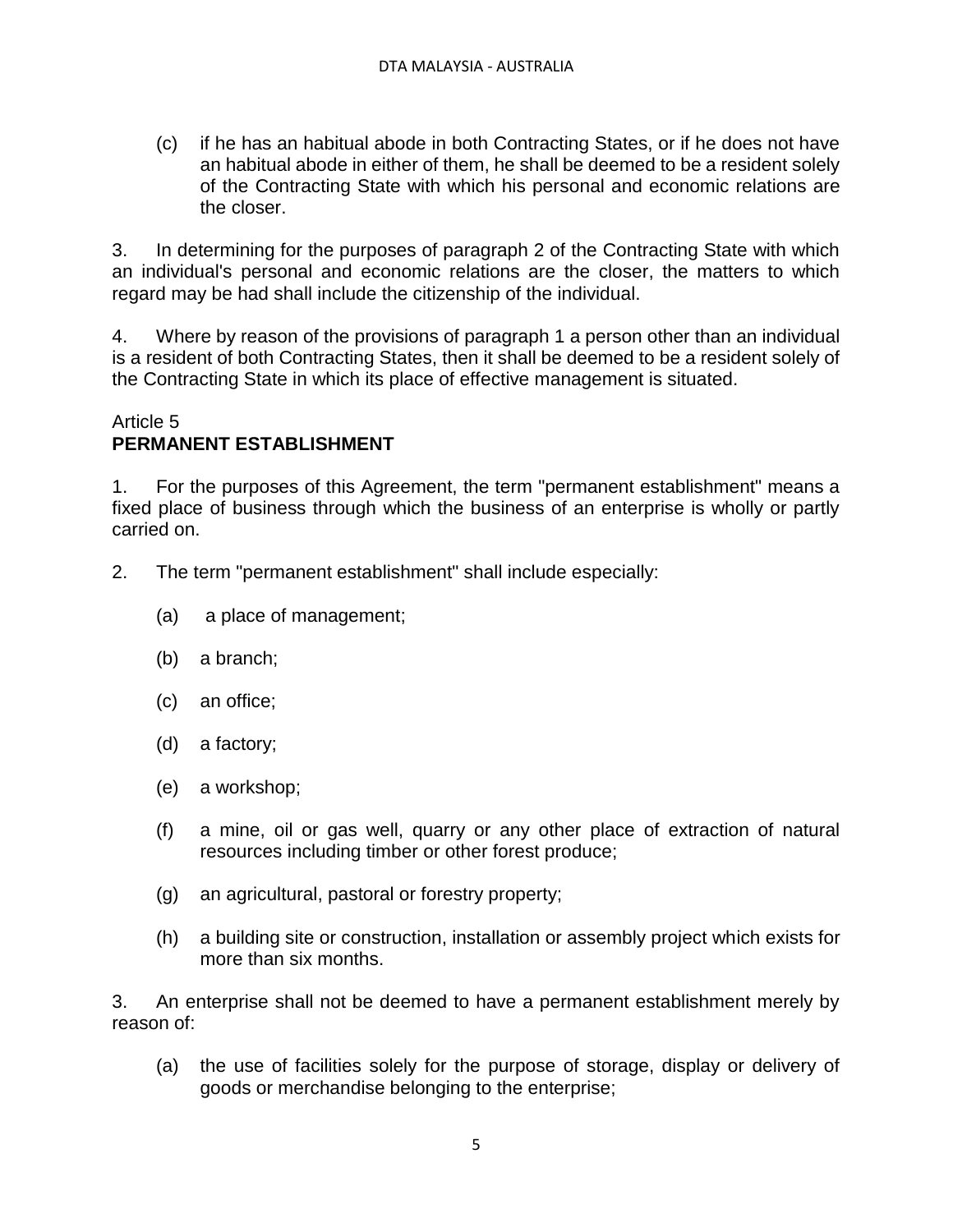- (b) the maintenance of a stock of goods or merchandise belonging to the enterprise solely for the purpose of storage, display or delivery;
- (c) the maintenance of a stock of goods or merchandise belonging to the enterprise solely for the purpose of processing by another enterprise;
- (d) the maintenance of a fixed place of business solely for the purpose of purchasing goods or merchandise, or for collecting information, for the enterprise;
- (e) the maintenance of a fixed place of business solely for the purpose of activities which have a preparatory or auxiliary character for the enterprise, such as advertising or scientific research.

4. An enterprise of one of the Contracting States shall be deemed to have a permanent establishment in the other Contracting State and to carry on business through that permanent establishment if:

- (a) it carries on supervisory activities in that other State for more than six months in connection with a building site, or a construction, installation or assembly project which is being undertaken in that other State; or
- (b) substantial equipment is in that other State being used or installed by, for or under contract with, the enterprise.

5. A person acting in one of the Contracting States on behalf of an enterprise of the other Contracting State (other than an agent of an independent status to whom paragraph 6 applies) shall be deemed to be a permanent establishment of that enterprise in the firstmentioned State if:

- (a) he has, and habitually exercises in that first-mentioned State, an authority to conclude contracts on behalf of the enterprise, unless his activities are limited to the purchase of goods or merchandise for the enterprise; or
- (b) there is maintained in that first-mentioned State a stock of goods or merchandise belonging to the enterprise from which he habitually fills orders on behalf of the enterprise; or
- (c) in so acting, he manufactures or processes in that first-mentioned State for the enterprise goods or merchandise belonging to the enterprise.

6. An enterprise of one of the Contracting States shall not be deemed to have a permanent establishment in the other Contracting State merely because it carries on business in that other State through a broker, general commission agent or any other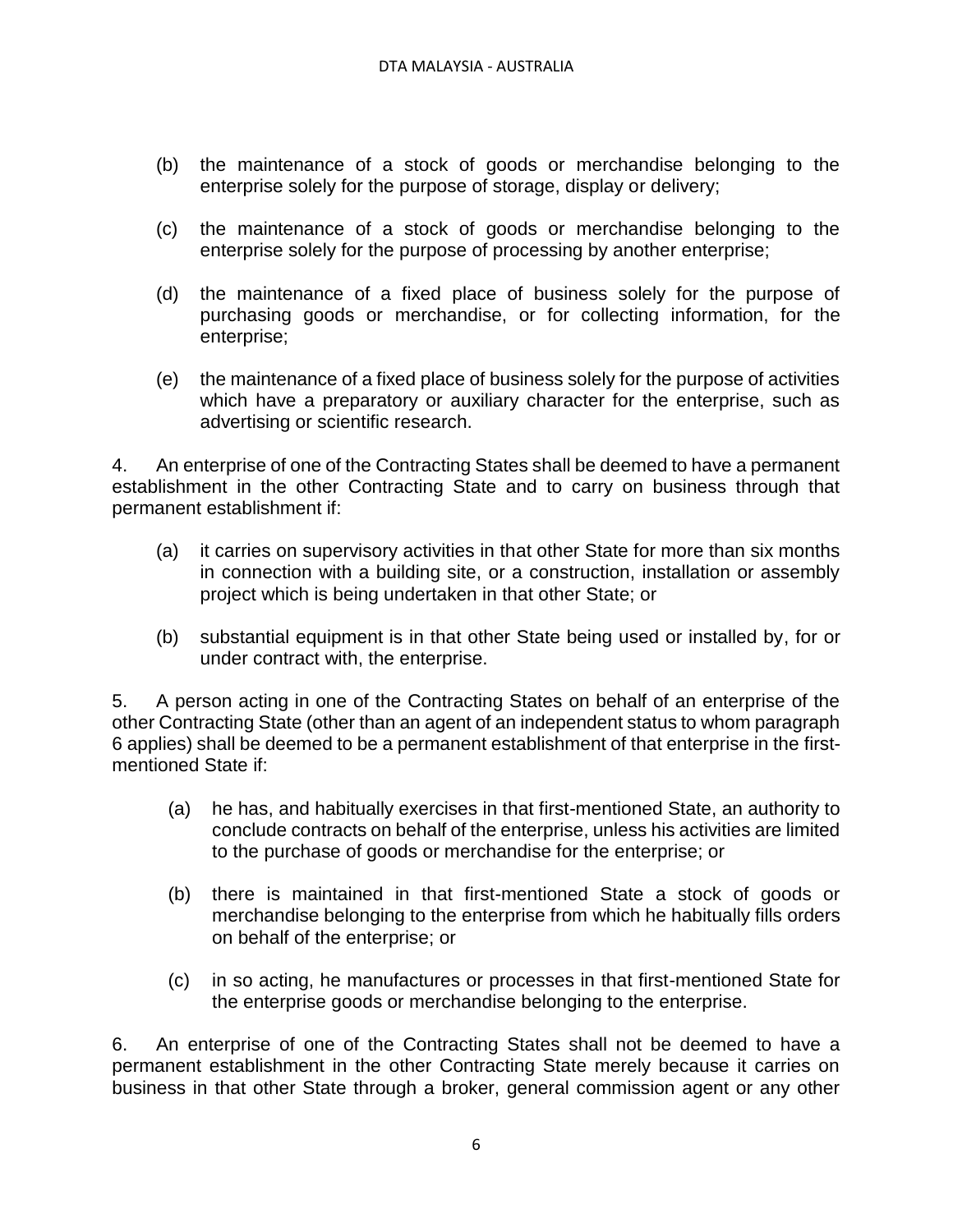agent of an independent status, where that person is acting in the ordinary course of his business as such a broker or agent.

7. The fact that a company which is a resident of one of the Contracting States controls or is controlled by a company which is resident of the other Contracting State, or which carries on business in that other State (whether through a permanent establishment or otherwise) shall not of itself make either company a permanent establishment of the other.

# Article 6 **INCOME FROM LAND**

1. Income from land may be taxed in the Contracting State in which the land is situated.

2. In this Article, the word "land" shall have the meaning which it has under the law of the Contracting State in which the land in question is situated; it shall include any estate or direct interest in the land whether improved or not. A right to receive variable or fixed payments as consideration for the working of, or the right to work, mineral deposits, oil or gas wells, quarries or other places of extraction or exploitation of natural resources or for the exploitation of, or the right to exploit or to fell any standing trees, plants or forest produce shall be deemed to be an estate or direct interest in land situated in the Contracting State in which the mineral deposits, oil or gas wells, quarries, natural resources or standing trees, plants or forest produce are situated.

3. The provisions of paragraphs 1 shall apply to income derived from the direct use, letting or use in any other form of land.

4. The provisions of paragraphs 1 and 3 shall also apply to the income from land of an enterprise and to income from land used for the performance of professional services.

# Article 7

# **BUSINESS INCOME OR PROFITS**

1. The income or profits of an enterprise of one of the Contracting States shall be taxable only in that State unless the enterprise carries on business in the other Contracting State through a permanent establishment situated therein. If the enterprise carries on business as aforesaid, the income or profits of the enterprise may be taxed in the other State, but only so much of them as is attributable to that permanent establishment.

2. Subject to the provisions of paragraph 3, where an enterprise of one of the Contracting States carries on business in the other Contracting State through a permanent establishment situated therein, there shall in each Contracting State be attributed to that permanent establishment the income or profits which it might be expected to make if it were a distinct and separate enterprise engaged in the same or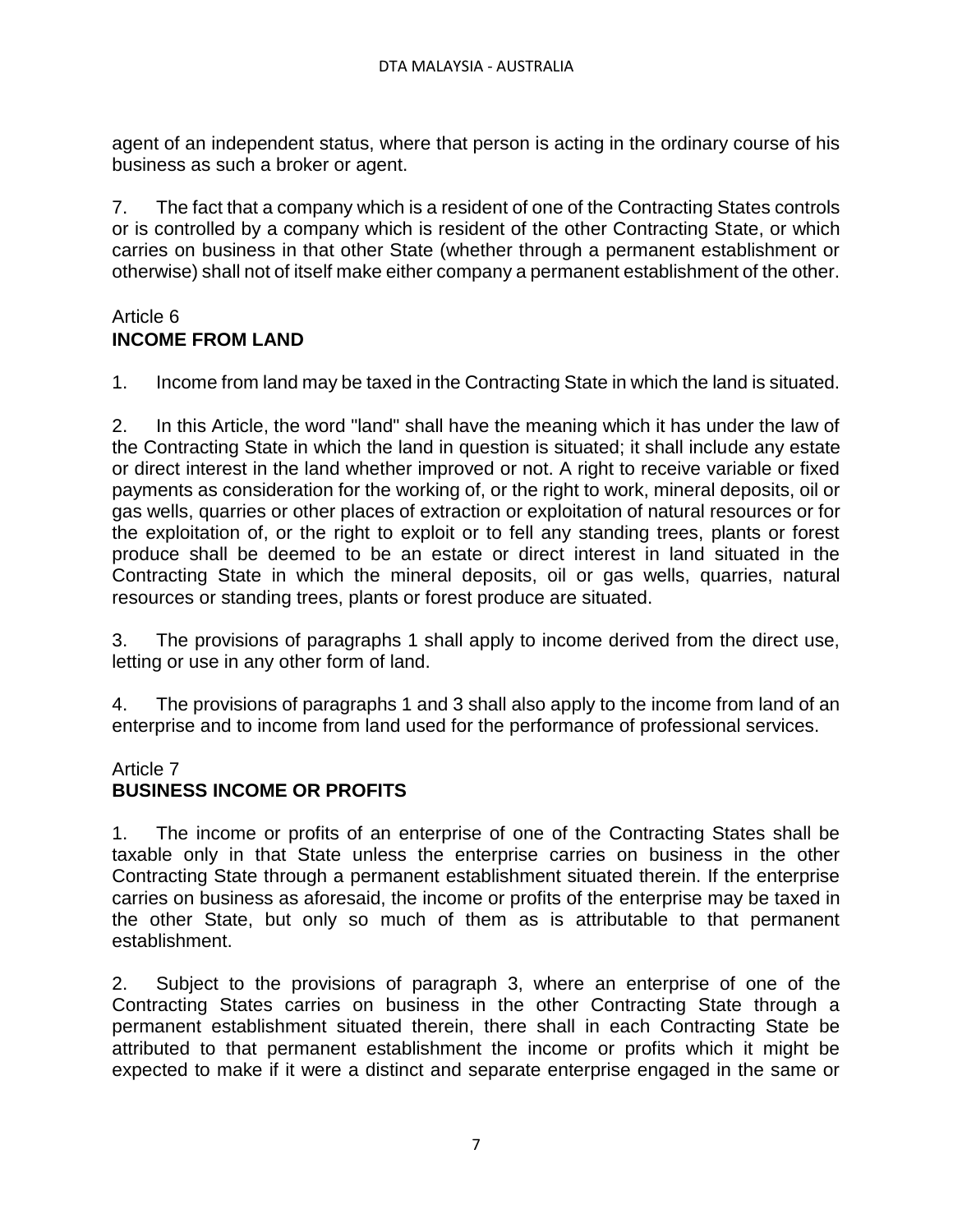similar activities under the same or similar conditions and dealing at arm's length with the enterprise of which it is a permanent establishment or with other enterprises with which it deals.

3. In the determination of the income or profits of a permanent establishment, there shall be allowed as deductions expenses of the enterprise, being expenses (including executive and general administrative expenses) which are reasonably connected with the permanent establishment and which would be deductible if the permanent establishment were an independent entity that incurred those expenses, whether incurred in the Contracting State in which the permanent establishment is situated or elsewhere.

4. No income or profits shall be attributed to a permanent establishment by reason of the mere purchase by that permanent establishment of goods or merchandise for the enterprise.

5. If the information available to the competent authority of a Contracting State is inadequate to determine the income or profits to be attributed to the permanent establishment of an enterprise, nothing in this Article shall affect the application of any law of that State relating to the determination of the tax liability of a person by the exercise of a discretion or the making of an estimate by the competent authority, provided that that law shall be applied, so far as the information available to the competent authority permits, in accordance with the principles of this Article.

6. Where income or profits include any item of income or profits which is dealt with separately in another Article of this Agreement, the provisions of that other Article, (except where otherwise provided in that Article) shall not be affected by the provisions of this Article.

- 7. Nothing in this Article shall affect the operation of any taxation law:
	- (a) in the case of Malaysia, relating to income or profits from an insurance business; and
	- (b) in the case of Australia, relating to insurance with non-residents:

Provided that if the relevant law in force in either Contracting State at the date of signature of this Agreement is varied (otherwise than in minor respects so as not to affect its general character), the Contracting States shall consult with each other with a view to agreeing to any amendment of this paragraph that may be appropriate.

### Article 8 **SHIPPING AND AIR TRANSPORT**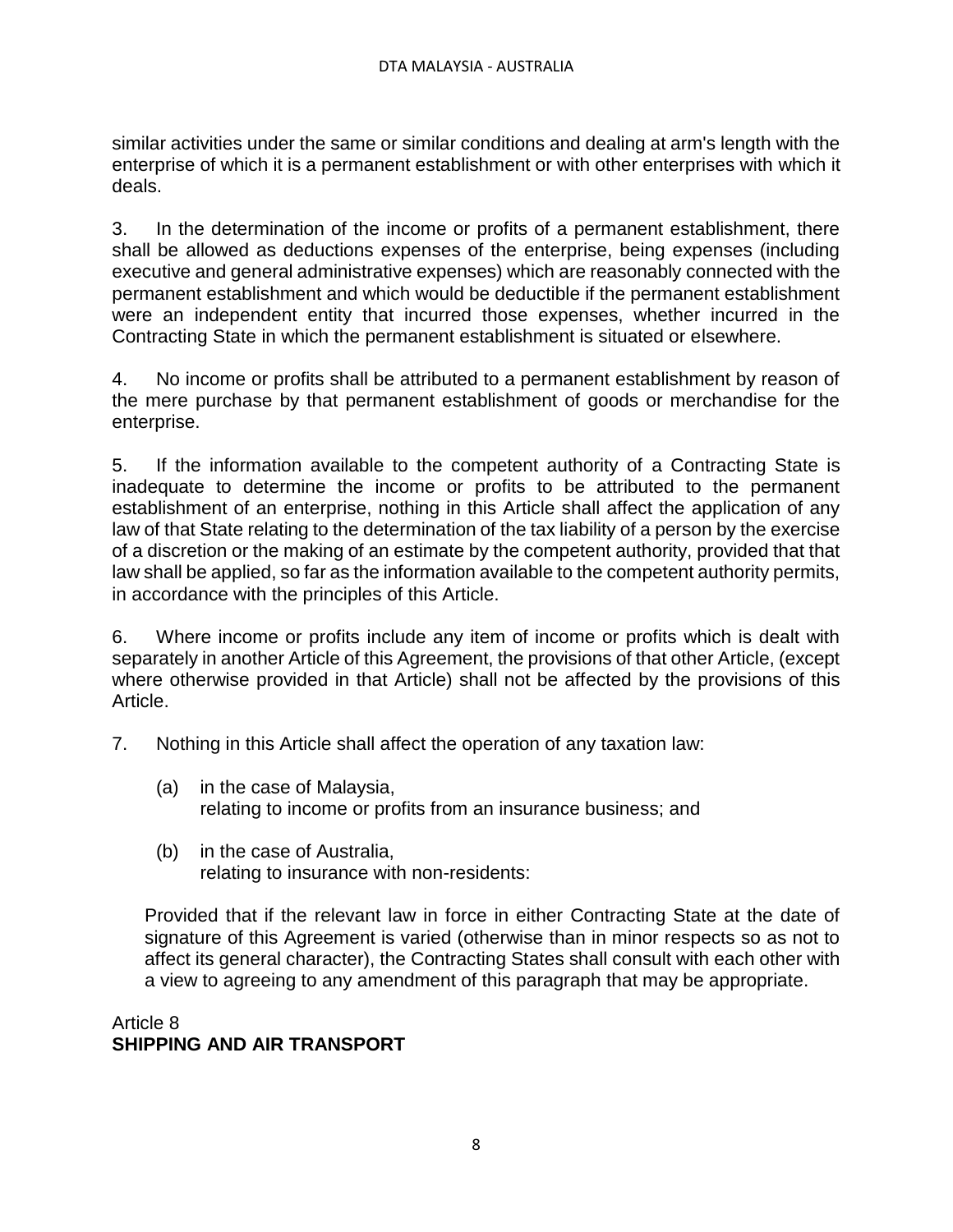1. Income or profits from the operation of ships or aircraft derived by a resident of one of the Contracting States shall be taxable only in that State.

2. Notwithstanding the provisions of paragraph 1, such income or profits may be taxed in the other Contracting State where they are income or profits from operations of ships or aircraft confined solely to places in that other State.

3. The provisions of paragraphs 1 and 2 shall apply in relation to the share of the income or profits from the operation of ships or aircraft derived by a resident of one of the Contracting States through participation in a pool service, in a joint transport operating organization or in an international operating agency.

4. For the purposes of this Article, income or profits derived from the carriage by ships or aircraft of passengers, livestock, mail, goods or merchandise shipped in a Contracting State for discharge at another place in that State shall be treated as income or profits from operations of ships or aircraft confined solely to places in that State.

5. Nothing in this Article shall affect the application of the law of a Contracting State relating to the determination of tax liability by the exercise of a discretion or the making of an estimate by the competent authority in determining the tax liability of a resident of the other Contracting State in respect of operations of ships or aircraft confined solely to places in the first-mentioned State.

# Article 9 **ASSOCIATED ENTERPRISES**

1. Where:

(a) an enterprise of one of the Contracting States participates directly or indirectly in the management, control or capital of an enterprise of the other Contracting State; or

(b) the same persons participate directly or indirectly in the management, control or capital of an enterprise of one of the Contracting States and an enterprise of the other Contracting State, and in either case conditions operate between the two enterprises in their commercial or financial relations which differ from those which might be expected to operate between independent enterprises dealing at arm's length, then any income or profits which, but for those conditions, might have been expected to accrue to one of the enterprises, but, by reason of those conditions, have not so accrued, may be included in the income or profits of that enterprise and taxed accordingly.

2. If the information available to the competent authority of a Contracting State is inadequate to determine the income or profits to be attributed to an enterprise, nothing in this Article shall affect the application of any law of that State relating to the determination of the tax liability of a person by the exercise of a discretion or the making of an estimate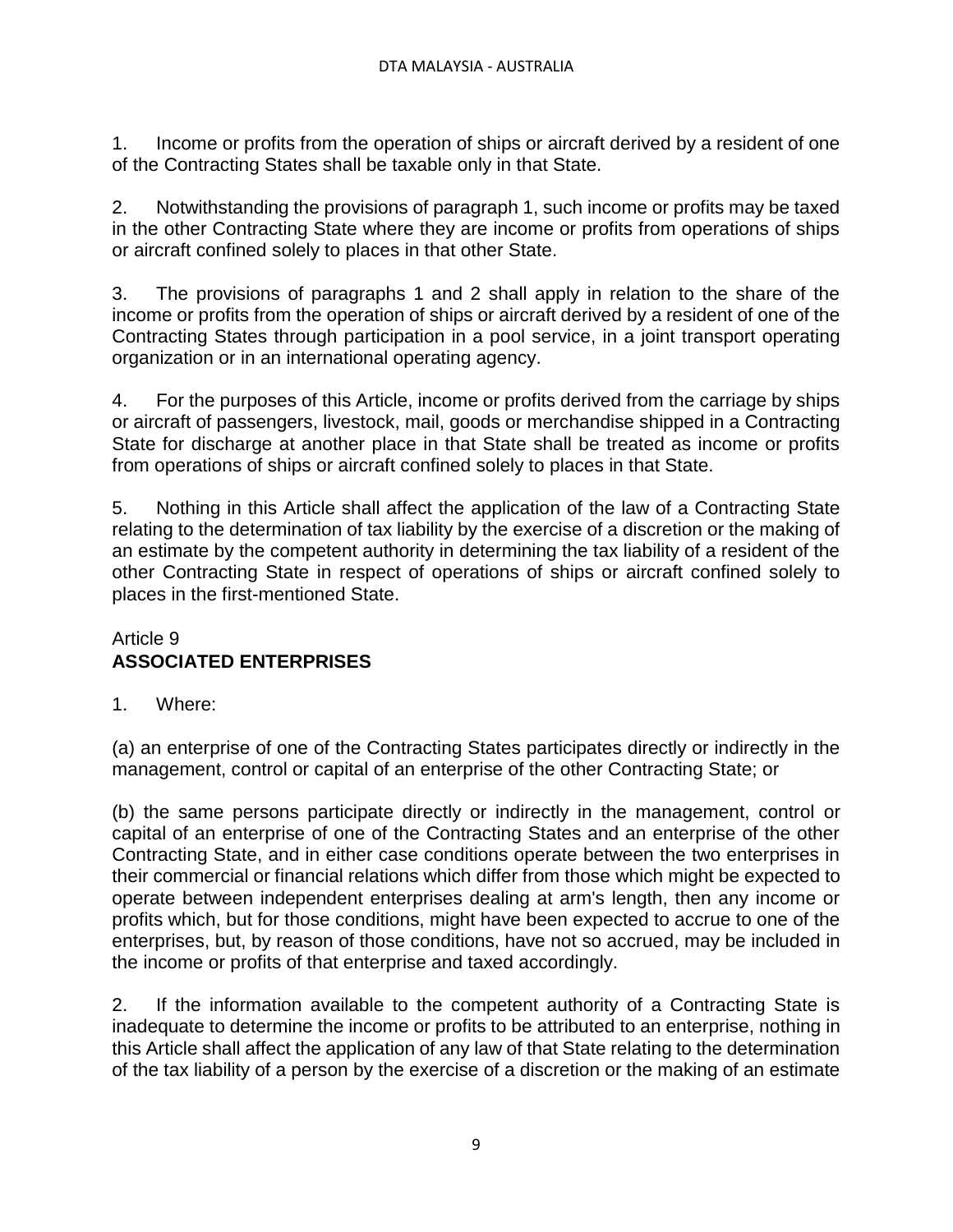by the competent authority, provided that that law shall be applied, so far as the information available to the competent authority permits, in accordance with the principles of this Article.

#### Article 10 **DIVIDENDS**

1. Dividends paid by a company which is a resident of one of the Contracting States, being dividends to which a resident of the other Contracting State is beneficially entitled, may be taxed in that other State.

2. Dividends paid by a company which is a resident of Australia for the purposes of Australian tax, being dividends to which a resident of Malaysia is beneficially entitled, may be taxed in Australia according to the law of Australia, but the tax so charged shall not exceed 15 percent of the gross amount of the dividends.

3. Subject to paragraph 4, dividends paid by a company which is resident in Malaysia for the purposes of Malaysian tax, being dividends to which a resident of Australia is beneficially entitled, shall be exempt from any tax in Malaysia which is chargeable on dividends in addition to the tax chargeable in respect of the income or profits of the company:

Provided that nothing in this paragraph shall affect the provisions of the Malaysian law under which the tax in respect of a dividend paid by a company resident in Malaysia from which Malaysian tax has been, or has been deemed to be, deducted may be adjusted by reference to the rate of tax appropriate to the Malaysian year of assessment immediately following that in which the dividend was paid.

4. If after the date of signature of this Agreement the existing system of taxation in Malaysia applicable to the income and distributions of companies is altered by the introduction of a tax on the income or profits of a company (for which no credit or only partial credit is given to its shareholders) and of a further tax on dividends paid by the company, the Malaysian tax on dividends, being dividends paid by a company which is resident in Malaysia for the purposes of Malaysian tax, and to which a resident of Australia is beneficially entitled, shall not exceed 15 percent of the gross amount of the dividends. 5. Dividends paid by a company which is a resident of one of the Contracting States, being dividends to which a person who is not a resident of the other Contracting State is beneficially entitled, shall be exempt from tax in that other State:

Provided that this paragraph shall not apply in relation to dividends paid by a company which is both a resident of Australia for the purposes of Australian tax and resident in Malaysia for the purposes of Malaysian tax.

6. The provisions of paragraphs 1 to 5 shall not apply if the person beneficially entitled to the dividends, being a resident of one of the Contracting States, has in the other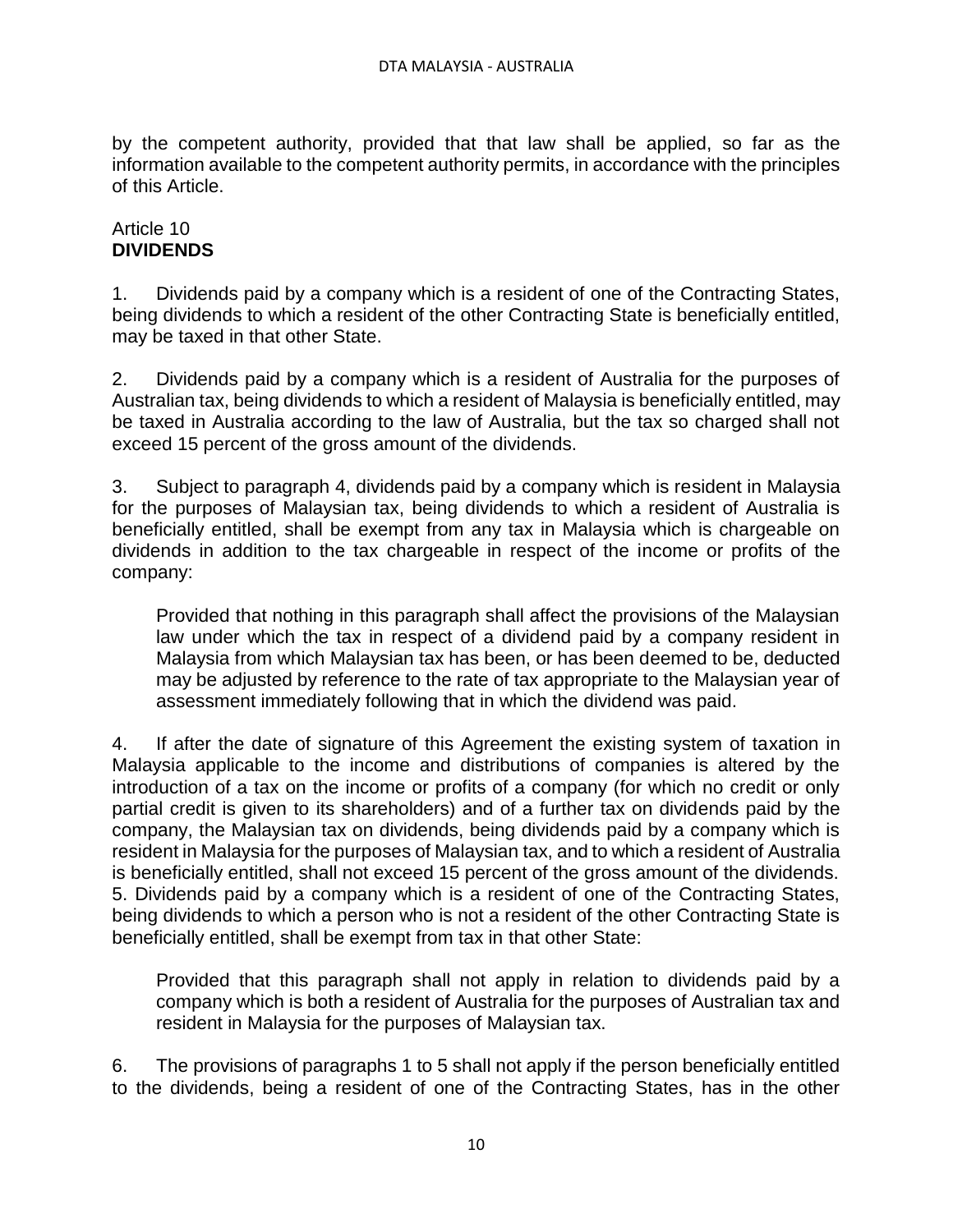Contracting State, in which the company paying the dividends is resident. a permanent establishment with which the holding by virtue of which the dividends are paid is effectively connected. In such a case, the provisions of Article 7 shall apply.

7. Dividends paid by a company which is a resident of Malaysia shall include dividends paid by a company which is a resident of Singapore which for the purpose of those dividends has declared itself to be a resident of Malaysia, but shall not include dividends paid by a company which is a resident of Malaysia which for the purpose of those dividends has declared itself to be a resident of Singapore.

8. The term "dividends" in this Article includes any item which, under the laws of the Contracting State of which the company paying the dividend is a resident, is treated as a dividend of a company.

9. Nothing in this Agreement shall be construed as preventing a Contracting State from imposing on the income of a company which is a resident of the other Contracting State, tax in addition to the tax which would be chargeable on the chargeable income or taxable income, as the case may be, of a company which is a resident of the first-mentioned State:

Provided that any additional tax so imposed by the first-mentioned State shall not exceed 15 percent of the amount by which the chargeable income or taxable income for the year of assessment or year of income exceeds the tax which would have been payable on that income if the company had been a resident of the firstmentioned State.

### Article 11 **INTEREST**

1. Interest arising in one of the Contracting States, being interest to which a resident of the other Contracting State is beneficially entitled, may be taxed in that other State.

2. Such interest may be taxed in the Contracting State in which it arises, and according to the law of that State, but the tax so charged shall not exceed 15 percent of the gross amount of the interest.

3. Notwithstanding the provisions of paragraph 2, interest to which a resident of Australia is beneficially entitled shall be exempt from Malaysian tax if the loan or other indebtedness in respect of which the interest is paid is an approved loan or a long-term loan as defined in section 2(1) of the Income Tax Act, 1967 of Malaysia (as amended).

4. The provisions of paragraphs 1, 2 and 3 shall not apply if the person beneficially entitled to the interest, being a resident of one of the Contracting States, has in the other Contracting State in which the interest arises a permanent establishment with which the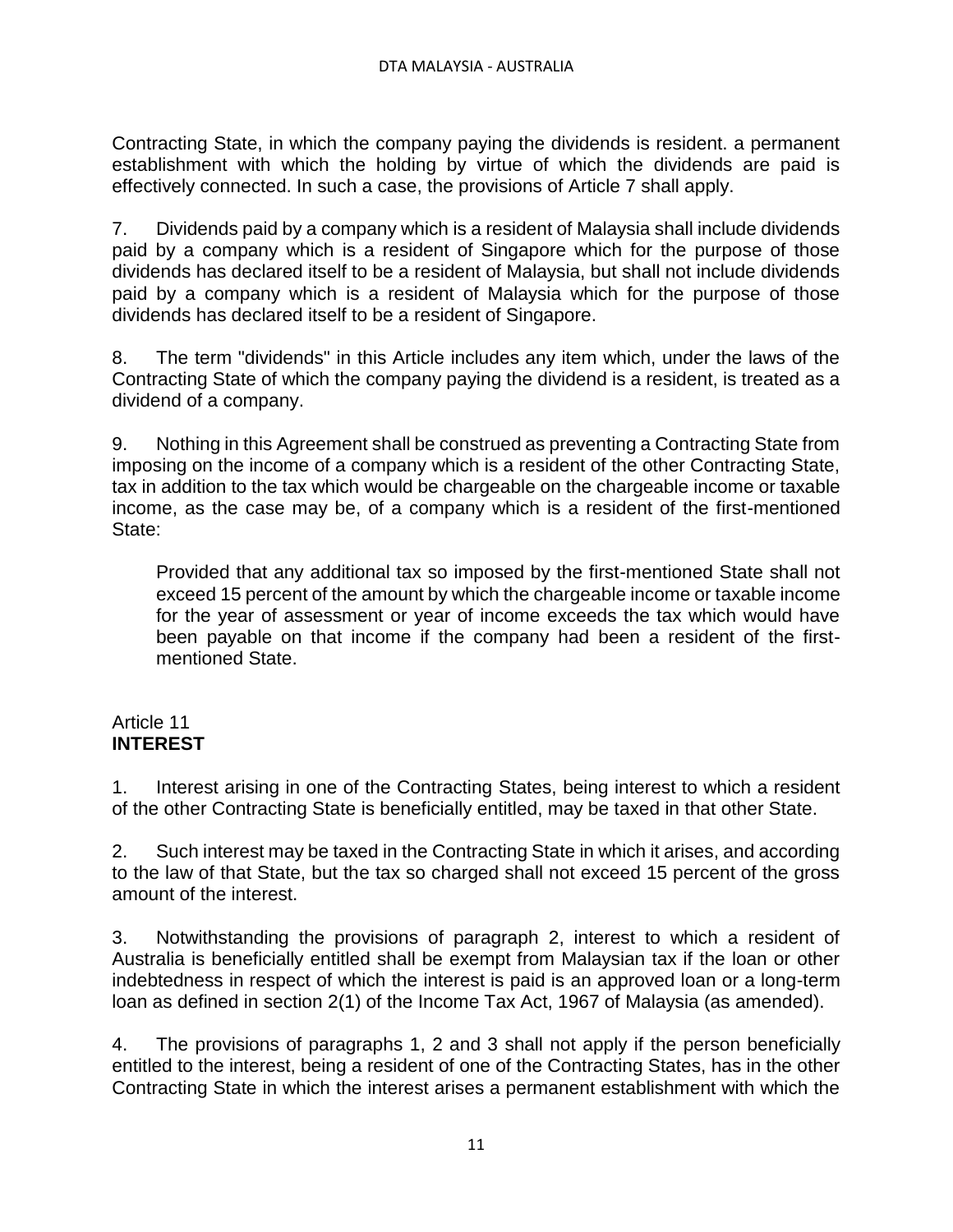debt-claim in respect of which the interest is paid is effectively connected. In such a case the provisions of Article 7 shall apply.

5. Interest shall be deemed to arise in a Contracting State when the payer is that Contracting State itself or a political subdivision, a local authority or statutory body thereof or a resident of that State for the purposes of its tax. Where, however, the person paying the interest, whether he is a resident of one of the Contracting States or not, has in a Contracting State a permanent establishment in connection with which the indebtedness on which the interest is paid was incurred, and such interest is borne by such permanent establishment, then such interest shall be deemed to arise in the Contracting State in which the permanent establishment is situated.

6. Where the payer is related to the person beneficially entitled to the interest and the amount of the interest paid, having regard to the debt-claim for which it is paid, exceeds the amount which might be expected to have been agreed upon by the payer and the person so entitled if they had not been related, the provisions of this Article shall apply only to the last-mentioned amount. In that case, the excess part of the payments shall remain taxable according to the law of each Contracting State, due regard being had to the other provisions of this Agreement. For the purposes of this paragraph, a person is related to anther person if either person participates directly or indirectly in the management, control or capital of the other, or if any third person or persons participate directly or indirectly in the management, control or capital of both.

7. The term "interest" in this Article means interest from Government securities, or from bonds or debentures, whether or not secured by mortgage and whether or not carrying a right to participate in profits, and from debt-claims of every kind as well as other income assimilated to interest from money lent by the taxation law of the Contracting State in which the income arises.

# Article 12 **ROYALTIES**

1. Royalties arising in one of the Contracting States, being royalties to which a resident of the other Contracting State is beneficially entitled, may be taxed in that other State.

2. Such royalties may be taxed in the Contracting State in which they arise, and according to the laws of that State, but the tax so charged shall not exceed 15 percent of the gross amount of the royalties.

3. Notwithstanding the provisions of paragraph 2, approved industrial royalties derived from Malaysia by a resident of Australia who is the beneficial owner thereof shall be exempt from Malaysian tax.

4. The provisions of paragraphs 1, 2 and 3 shall not apply if the person beneficially entitled to the royalties, being a resident of one of the Contracting States, has in the other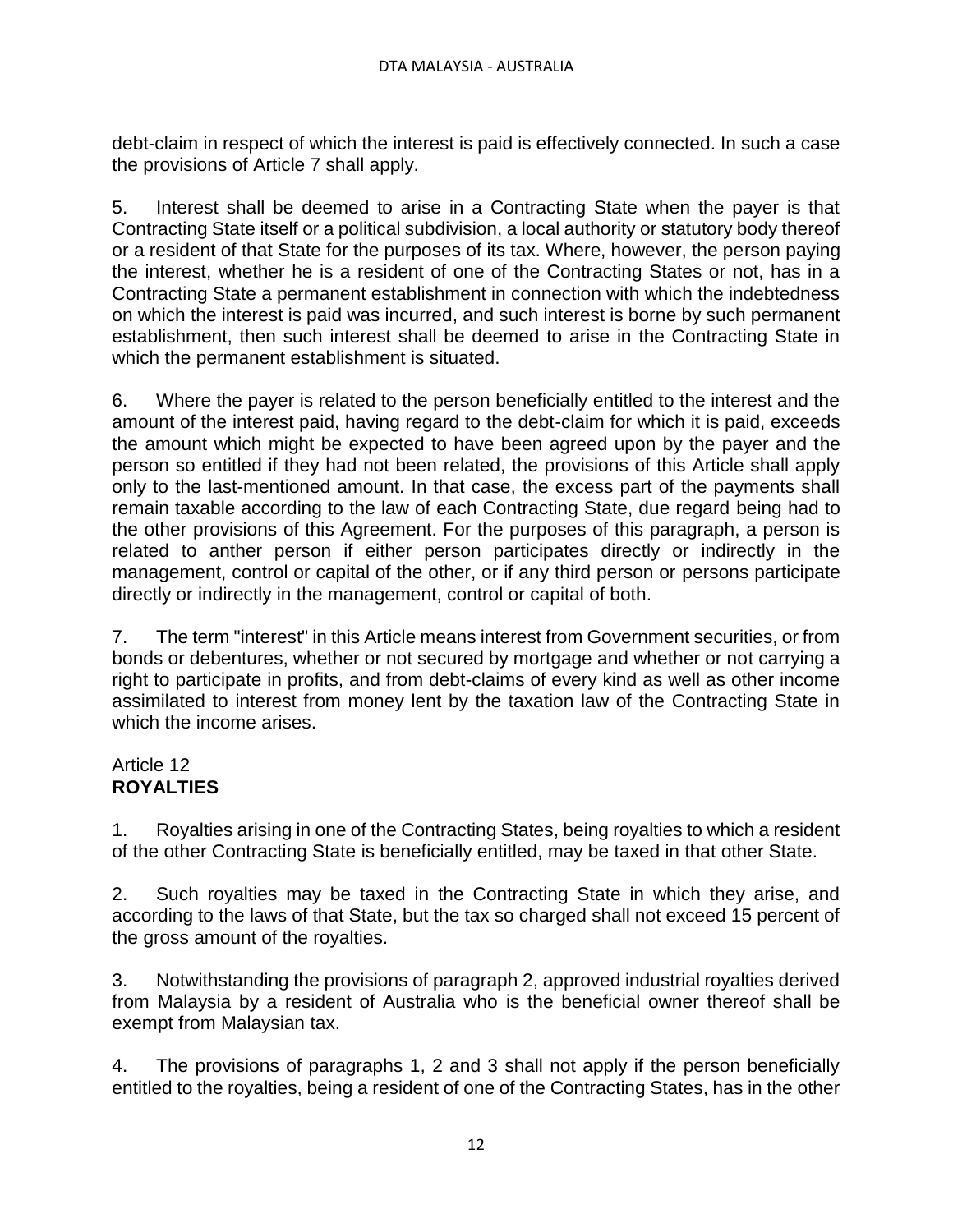Contracting State from which the royalties are derived a permanent establishment with which the right, property, knowledge, information or assistance giving rise to the royalties is effectively connected. In such a case the provisions of Article 7 shall apply.

5. Royalties shall be deemed to arise in a Contracting State when the payer is that Contracting State itself or a political subdivision, a local authority or statutory body thereof or a resident of that State for the purposes of its tax. Where, however, the person paying the royalties, whether he is a resident of one of the Contracting States or not, has in a Contracting State a permanent establishment in connection with which the liability to pay the royalties was incurred, and such royalties are borne by such permanent establishment, then such royalties shall be deemed to arise in the Contracting State in which the permanent establishment is situated.

6. Where the payer is related to the person beneficially entitled to the royalties and the amount of the royalties paid or credited, having regard to the use, to the right to use, or to the knowledge, information or assistance, for which they are paid or credited, exceeds the amount which might be expected to have been agreed upon by the payer and the person so entitled if they had not been related, the provisions of this Article shall apply only to the last-mentioned amount. In that case, the excess part of the royalties paid or credited shall remain taxable according to the law of each Contracting State, due regard being had to the other provisions of this Agreement. For the purposes of this paragraph, a person is related to another person if either person participates directly or indirectly in the management, control or capital of the other, or if any third person or persons participate directly or indirectly in the management, control or capital of both.

7. The term "royalties" in this Article means payments or credits of any kind to the extent to which they are made as consideration for:

- (a) the use of, or the right to use, any-
	- (i) copyright, patent, design or model, plan, secret formula or process, trade mark or other like property or right;
	- (ii) industrial, commercial or scientific equipment; or
	- (iii) motion picture film or tape for radio or television broadcasting;
- (b) the supply of scientific, technical, industrial or commercial knowledge or information;
- (c) the supply of any assistance that is ancillary and subsidiary to, and is furnished as a means of enabling the application or enjoyment of, any such right or property as is described in paragraph (a) (i), any such equipment as is described in paragraph (a) (ii), or any such knowledge or information as is described in paragraph (b); or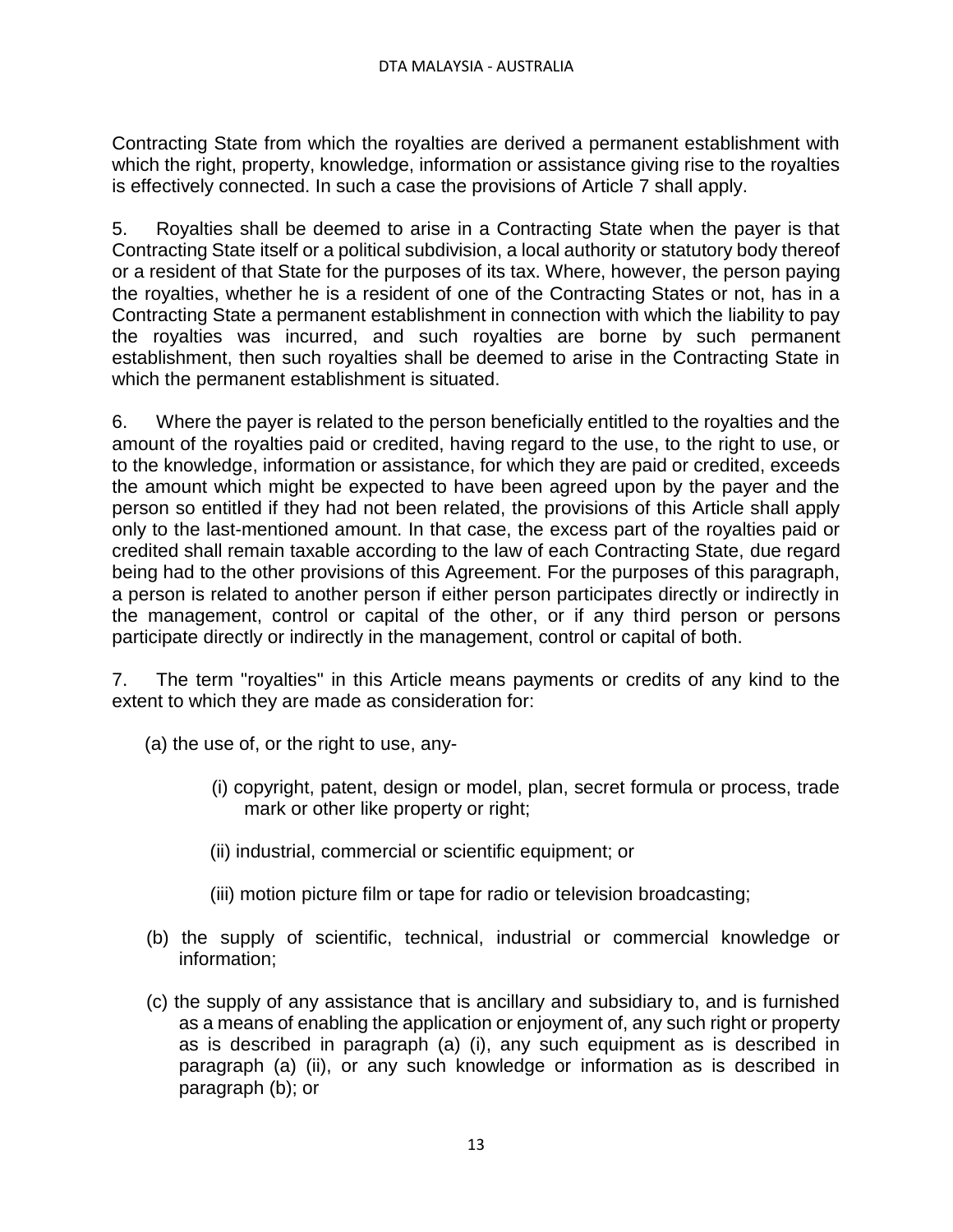(d) total or partial forbearance in respect of the use of a property or right referred to in this paragraph.

8. The term "approved industrial royalties" in this Article means royalties as defined in paragraph 7 which are approved and certified by the competent authority of Malaysia as payable for the purpose of promoting industrial development in Malaysia and which are payable by an enterprise which is wholly or mainly engaged in activities falling within one of the following classes:

- (a) manufacturing, assembling or processing;
- (b) construction, civil engineering or ship-building, or
- (c) electricity, hydraulic power, gas or water supply.

9. Royalties derived by a resident of Australia, being royalties that, as film rentals, are subject to the cinematograph film-hire duty in Malaysia, shall not be liable to Malaysian tax.

# Article 13 **ALIENATION OF LAND**

Income or profits from the alienation of land as defined in Article 6 may be taxed in the Contracting State in which that land is situated.

# Article 14 **PERSONAL SERVICES**

1. Subject to Articles 15, 18, 19 and 20, remuneration (other than a pension) derived by an individual who is a resident of one of the Contracting States in respect of personal (including professional) services may be taxed only in that Contracting State unless the services are performed in the other Contracting State. If the services are so performed, such remuneration as is derived in respect thereof may be taxed in that other State.

2. Notwithstanding the provisions of paragraph 1, remuneration (other than a pension) derived- by an individual who is a resident of one of the Contracting States in respect of personal (including professional) services performed in the other Contracting State shall be taxable only in the first-mentioned State if:

(a) the recipient is present in that other State for a period or periods not exceeding in the aggregate 183 days in the basis year or year of income, as the case may be, of that other State;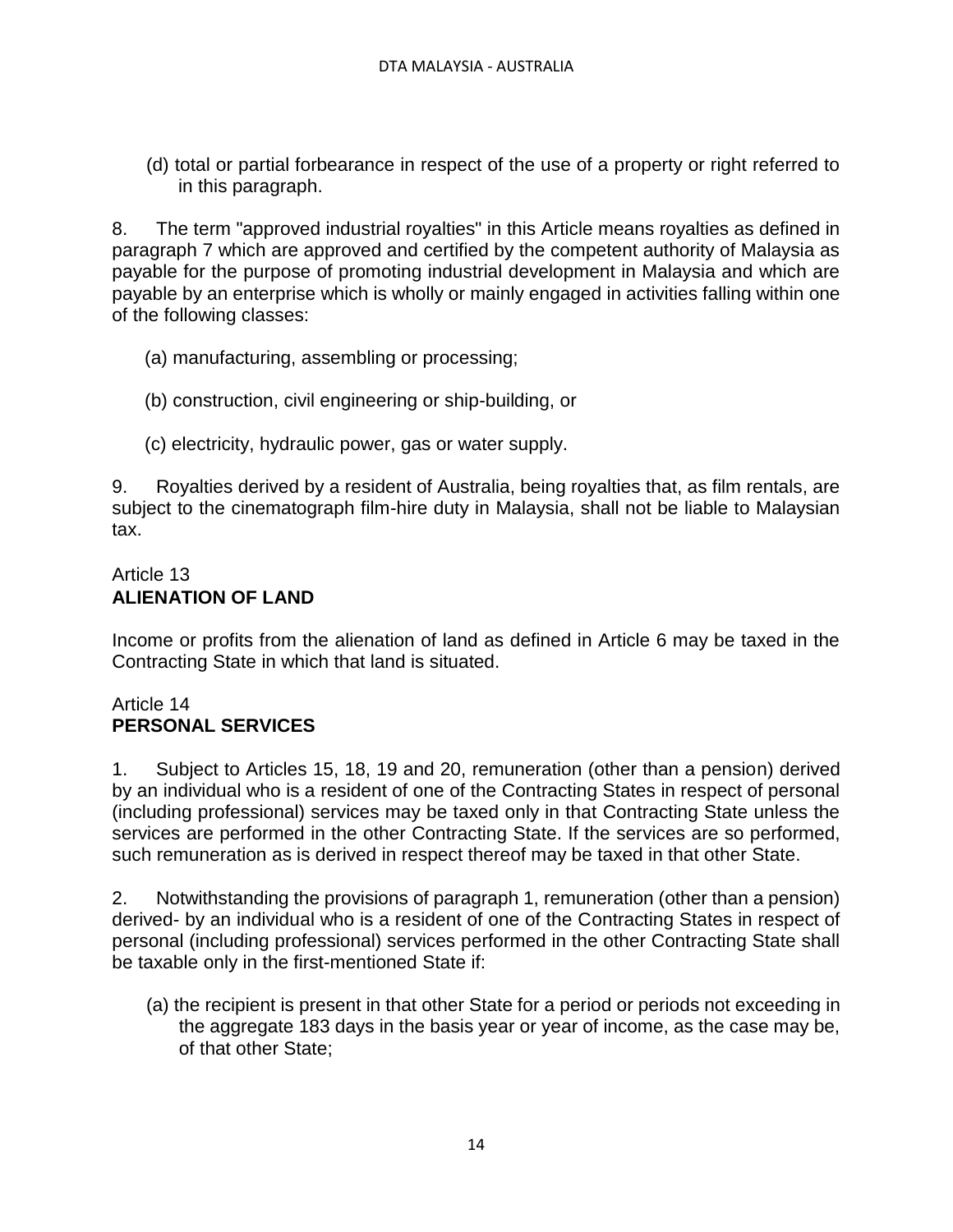- (b) the remuneration is paid by, or on behalf of, a person who is not a resident of that other State; and
- (c) the remuneration is not deductible in determining taxable profits of a permanent establishment which that person has in that other State.

3. Notwithstanding the preceding provisions of this Article, remuneration in respect of an employment exercised aboard a ship or aircraft operated in international traffic by a resident of one of the Contracting States may be taxed in that Contracting State.

# Article 15 **DIRECTORS' FEES**

Notwithstanding the provisions of Article 14, directors' fees and similar payments derived by a resident of one of the Contracting States in his capacity as a member of the board of directors of a company which is a resident of the other Contracting State may be taxed in that other State.

## Article 16 **ENTERTAINERS**

1. Notwithstanding the provisions of Article 14, income derived by entertainers (such as theatrical, motion picture, radio or television artistes and musicians and athletes) from their personal activities as such may be taxed in the Contracting State in which these activities are exercised.

2. Where income in respect of the personal activities of an entertainer as such accrues not to that entertainer but to another person, that income may, notwithstanding the provisions of Articles 7 and 14, be taxed in the Contracting State in which the activities of the entertainer are exercised.

3. The provisions of paragraphs 1 and 2 shall not apply to remuneration or profits derived from activities exercised in a Contracting State that are directly connected with a visit to that Contracting State that is arranged by and is directly or indirectly supported wholly or substantially from the public funds of the other Contracting State or a political subdivision, a local authority or statutory body thereof.

# Article 17 **PENSIONS AND ANNUITIES**

1. Any pension (other than a pension of the kind referred to in Article 18) or other similar payment or any annuity paid to a resident of one of the Contracting States shall be taxable only in that Contracting State.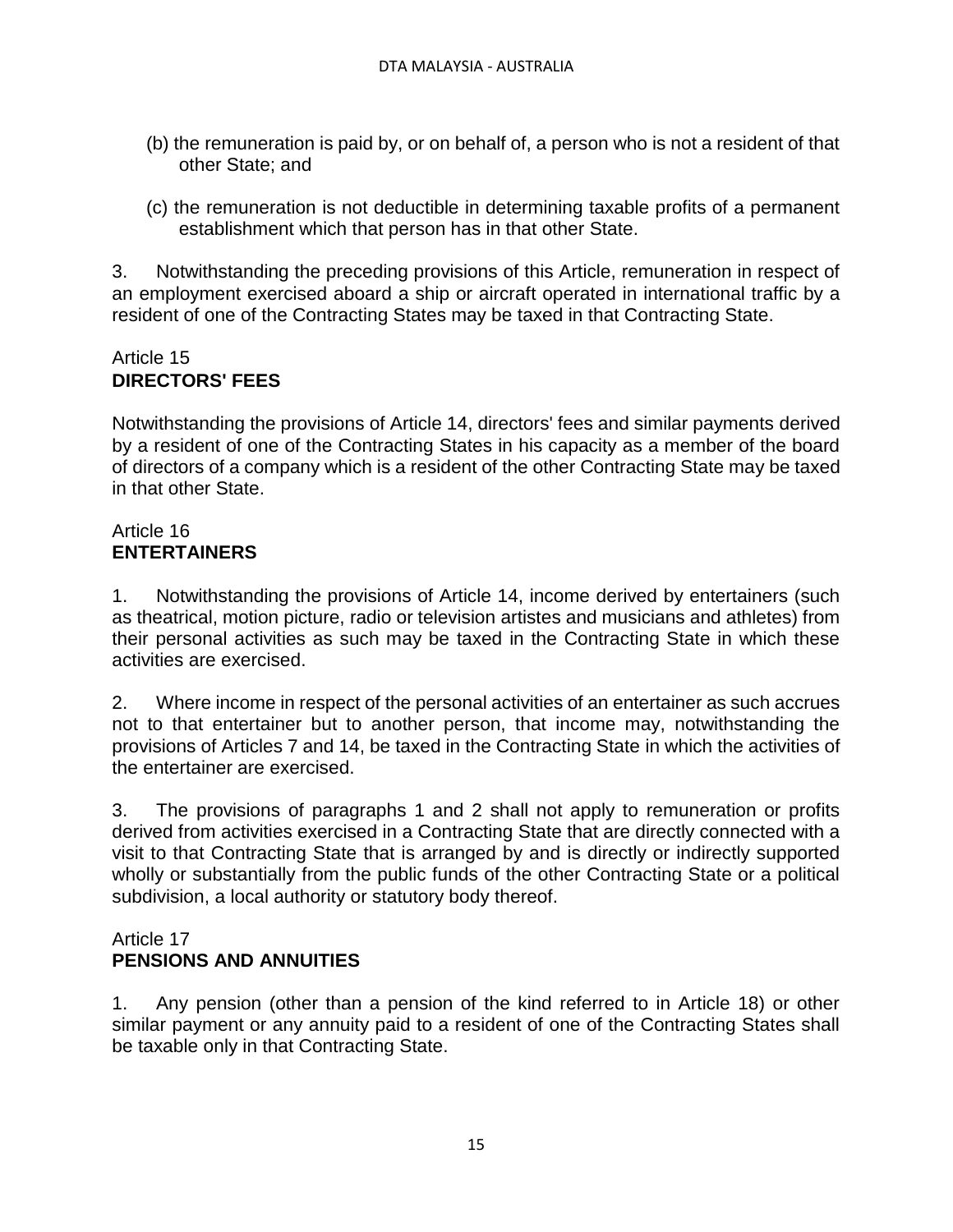2. The term "annuity" means a stated sum payable periodically at stated times, during life or during a specified or ascertainable period of time, under an obligation to make the payments in return for adequate and full consideration in money or money's worth.

3. Any alimony or other maintenance payment arising in a Contracting State and paid to a resident of the other Contracting State, shall be taxable only in the first-mentioned State.

# Article 18 **GOVERNMENT SERVICE**

1. Remuneration (other than a pension or annuity) paid by a Contracting State or a political subdivision or a local authority thereof to any individual in respect of services rendered in the discharge of governmental functions shall be taxable only in that State. However, such remuneration shall be taxable only in the other Contracting State if the services are rendered in that other State and the recipient is a resident of that other State who:

- (a) is a citizen or national of that State; or
- (b) did not become a resident of that State solely for the purpose of performing the services.

2. Any pension paid by, or out of funds, created by a Contracting State or a political subdivision or a local authority thereof to any individual in respect of service rendered to that State or subdivision or local authority thereof shall be taxable in that State.

3. The provisions of paragraphs 1 and 2 shall not apply to remuneration or pensions in respect of service rendered in connection with any trade or business carried on by one of the Contracting States or a political subdivision or a local authority thereof. In such a case, the provisions of Articles 14, 15 and 17 shall apply.

Article 19

# **PROFESSORS AND TEACHERS**

1. An individual who, at the invitation of a university, college, school or other similar recognized educational institution in a Contracting State, visits that Contracting State for a period not exceeding two years solely for the purpose of teaching or conducting research or both at such educational institution and who is, or was immediately before that visit, a resident of the other Contracting State shall be exempt from tax in the firstmentioned Contracting State on any remuneration for such teaching or research in respect of which he is, or upon the application of this Article will be, subject to tax in the other Contracting State.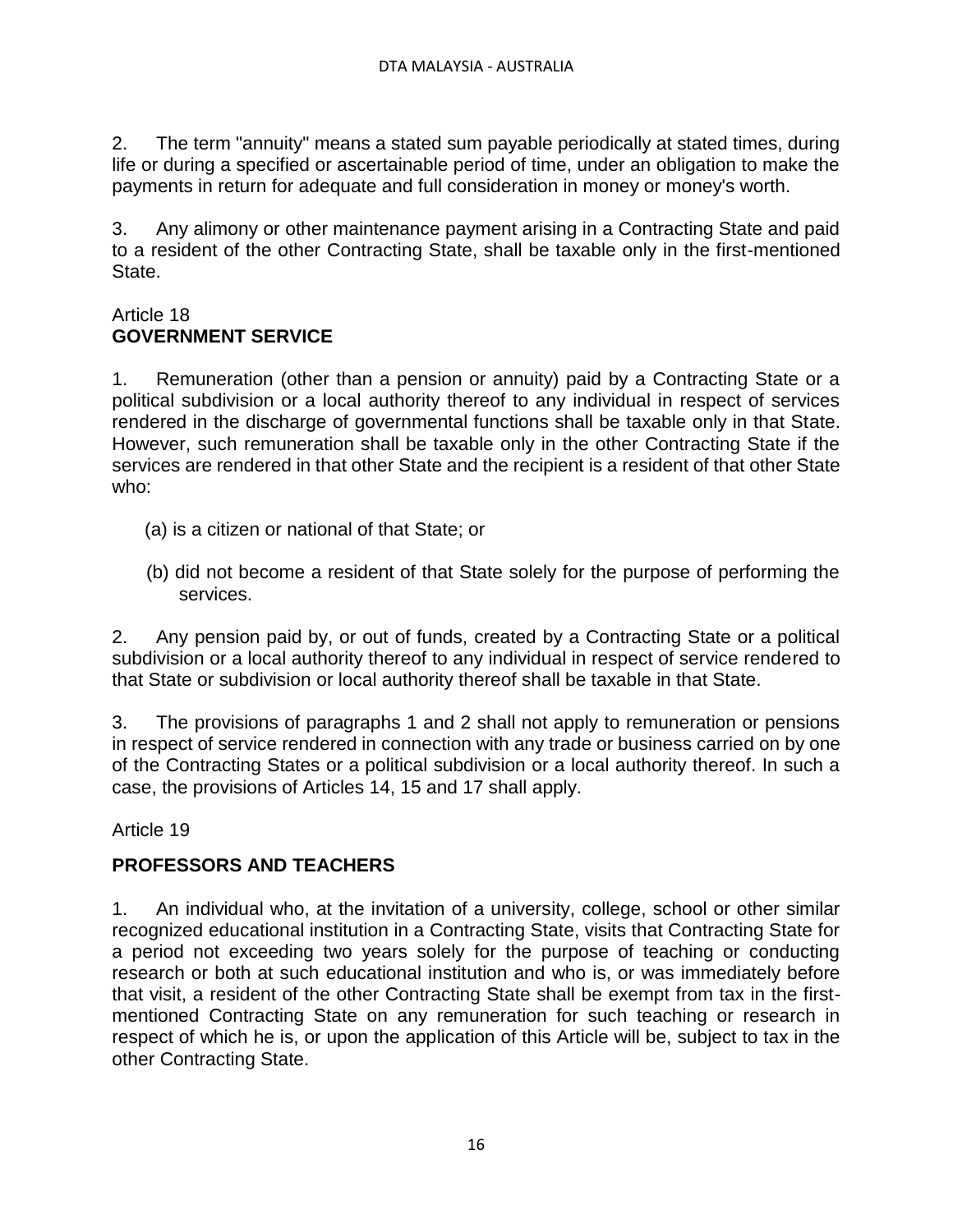2. This Article shall not apply to remuneration which a professor or teacher receives for conducting research if the research is undertaken primarily for the private benefit of a specific person or persons.

# Article 20 **STUDENTS**

Where a student, who is a resident of one of the Contracting States or who was a resident of that State immediately before visiting the other Contracting State and who is temporarily present in the other State solely for the purpose of his education or training, receives payments from sources outside the other State for the purpose of his maintenance, education or training, those payments shall be exempt from tax in the other State.

## Article 21 **INCOME OF DUAL RESIDENT**

Where a person, who by reason of the provisions of paragraph 1 of Article 4 is a resident of both Contracting States but by reason of the provisions of paragraph 2 or 4 of that Article is deemed for the purposes of this Agreement to be a resident solely of one of the Contracting States, derives income from sources in that Contracting State or from sources outside both Contracting States, that income shall be taxable only in that Contracting State.

# Article 22 **SOURCES OF INCOME**

Income derived by a resident of one of the Contracting States which, under any one or more of Articles 6 to 8, 10 to 16 and 18, may be taxed in the other Contracting State shall for the purpose of Article 23, and of the income tax law of that other State, be deemed to be income from sources in that other State.

#### Article 23 **METHODS OF ELIMINATION OF DOUBLE TAXATION**

1. The laws in force in each of the Contracting States shall continue to govern the taxation of income in that Contracting State except where provision to the contrary is made in this Agreement. Where income is subject to tax in both Contracting States, relief from double taxation shall be given in accordance with the following paragraphs.

2. In the case of Malaysia, subject to the provisions of the law of Malaysia regarding the allowance as a credit against Malaysian tax of tax payable in any country other than Malaysia, the amount of Australian tax payable under the law of Australia and in accordance with the provisions of this Agreement, by a resident of Malaysia in respect of income from sources within Australia, shall be allowed as a credit against Malaysian tax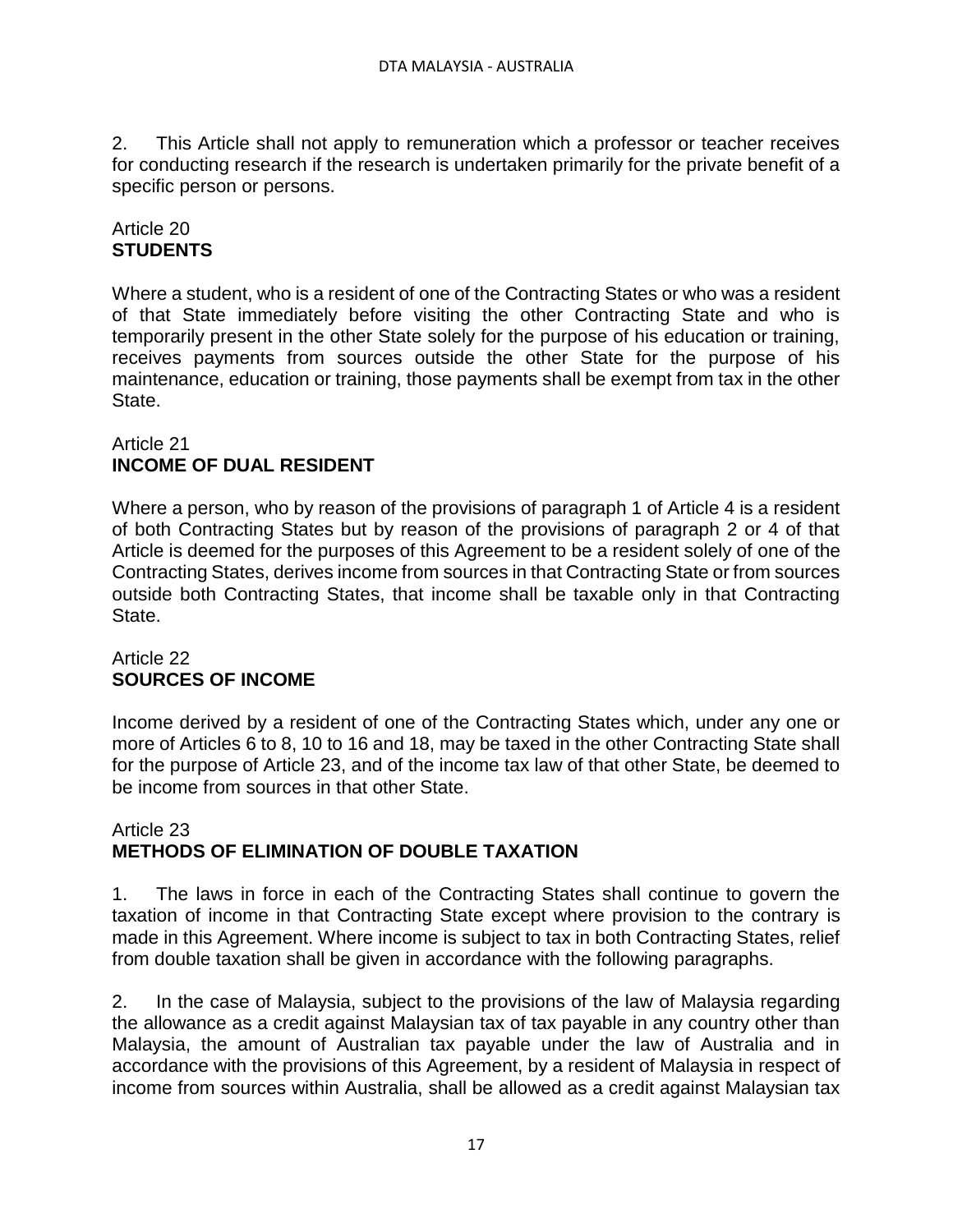payable in respect of such income, but in an amount not exceeding the proportion of Malaysian tax which such income bears to the entire income chargeable to Malaysian tax.

3. (a) Subject to the provisions of the law of Australia from time to time in force which relate to the allowance of a credit against Australian tax or tax paid in a country outside Australia (which shall not affect the general principle hereof), Malaysian tax paid, whether directly or by deduction, in respect of income derived by a person who is a resident of Australia from sources in Malaysia shall be allowed as a credit against Australian tax payable on the income on which the Malaysian tax was paid. However, where the income consists of a dividend paid by a company which is a resident of Malaysia, the credit shall, subject to sub-paragraph (b), only take into account such tax in respect thereof as is additional and is ultimately borne by the recipient without reference to any tax so payable.

(b) A company which is a resident of Australia is, in accordance with the provisions of the taxation law of Australia in force at the date of signature of this Agreement, entitled to a rebate in its assessment at the average rate of tax payable by the company in respect of dividends that are included in its taxable income and are received from a company which is a resident of Malaysia. However, should the law so in force be amended so that the rebate in relation to the dividends ceases to be allowable under that law, credit shall be allowed under sub-paragraph (a) to the first-mentioned company for the Malaysian tax paid on the profits out of which the dividends are paid, as well as for the Malaysian tax paid on the dividends for which credit is to be allowed under sub-paragraph (a), but only if that company beneficially owns at least 10 per cent of the paid-up share capital of the second-mentioned company.

4. Where the income or profits on which an enterprise of one of the Contracting States has been charged to tax in that Contracting State are also included in the income or profits of an enterprise of the other Contracting State as being income or profits which, because of the conditions operative between the two enterprises, might have been expected to accrue to the enterprise of that other Contracting State if the enterprises had been independent enterprises dealing at arm's length, the income or profits so included shall be treated for the purposes of this Article as income or profits of the enterprise of the firstmentioned Contracting State from a source in the other Contracting State and credit shall be given in accordance with this Article in respect of the extra tax chargeable in that other Contracting State as a result of the inclusion of such income or profits.

- 5. For the purposes of paragraph 6, the term "Malaysian tax forgone" means:
	- (a) an amount which, under the laws of Malaysia and in accordance with this Agreement, would have been payable as Malaysian tax on income had that income not been exempted either wholly or partly from Malaysian tax in accordance with-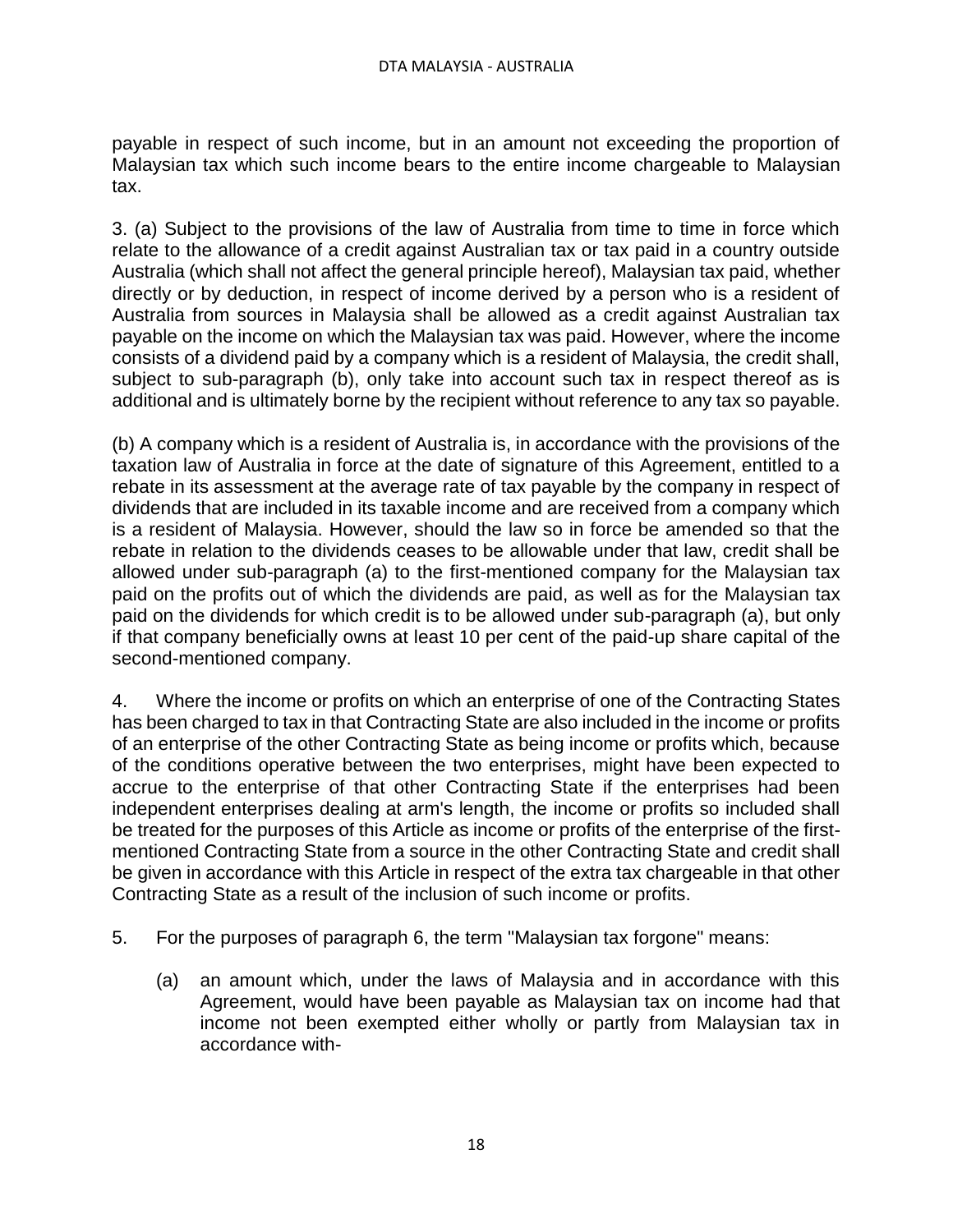- (i) Schedule 7A of the Income Tax Act 1967 of Malaysia or sections 21, 22, 26 or 30Q of the Investment Incentives Act 1968 of Malaysia, so far as they were in force on, and have not been modified since, the date of signature of this Agreement or have been modified only in minor respects so as not to affect their general character; or
- (ii) any other provisions which may subsequently be agreed in an Exchange of Letters between the Governments of the Contracting States to be of a substantially similar character;
- (b) in the case of interest derived by a resident of Australia which is exempt from Malaysian tax in accordance with paragraph 3 of Article 11, the amount which, under the law of Malaysia and in accordance with this Agreement, would have been payable as Malaysian tax if the interest were interest to which paragraph 3 of Article 11 did not apply, and if the tax referred to in paragraph 2 of Article 11 were not to exceed 10 per cent of the gross amount of the interest; and
- (c) in the case of royalties derived by a resident of Australia, being approved industrial royalties which are exempt from Malaysian tax in accordance with paragraph 3 of Article 12, the amount which, under the law of Malaysia and in accordance with this Agreement, would have been payable as Malaysian tax if the royalties were royalties to which paragraph 3 of Article 12 did not apply and if the tax referred to in paragraph 2 of Article 12 were not to exceed 10 per cent of the gross amount of the royalties.

6. (a) For the purposes of sub-paragraph (a) or (b) of paragraph 3, Malaysian tax forgone which answers the description in sub-paragraph (a) of paragraph 5 shall be deemed to be Malaysian tax paid.

(b) For the purposes of sub-paragraph (a) of paragraph 3, Malaysian tax forgone which answers the description in sub-paragraph (b) or (c) of paragraph 5 shall be deemed to be Malaysian tax paid.

(c) For the purposes of the income tax law of Australia-

- (i) in the event that the rebate in relation to dividends, referred to in sub-paragraph (b) of paragraph 3, ceases to be allowable in Australia, the amount of the income referred to in sub-paragraph (a) of paragraph 5 shall be deemed to be increased by the amount that is deemed in accordance with sub-paragraph (a) of this paragraph to be Malaysian tax paid; and
- (ii) the amount of interest or royalties referred to in sub-paragraphs (b) and (c) of paragraph 5 shall be deemed to be increased by the amount that is deemed in accordance with sub-paragraph (b) of this paragraph to be Malaysian tax paid.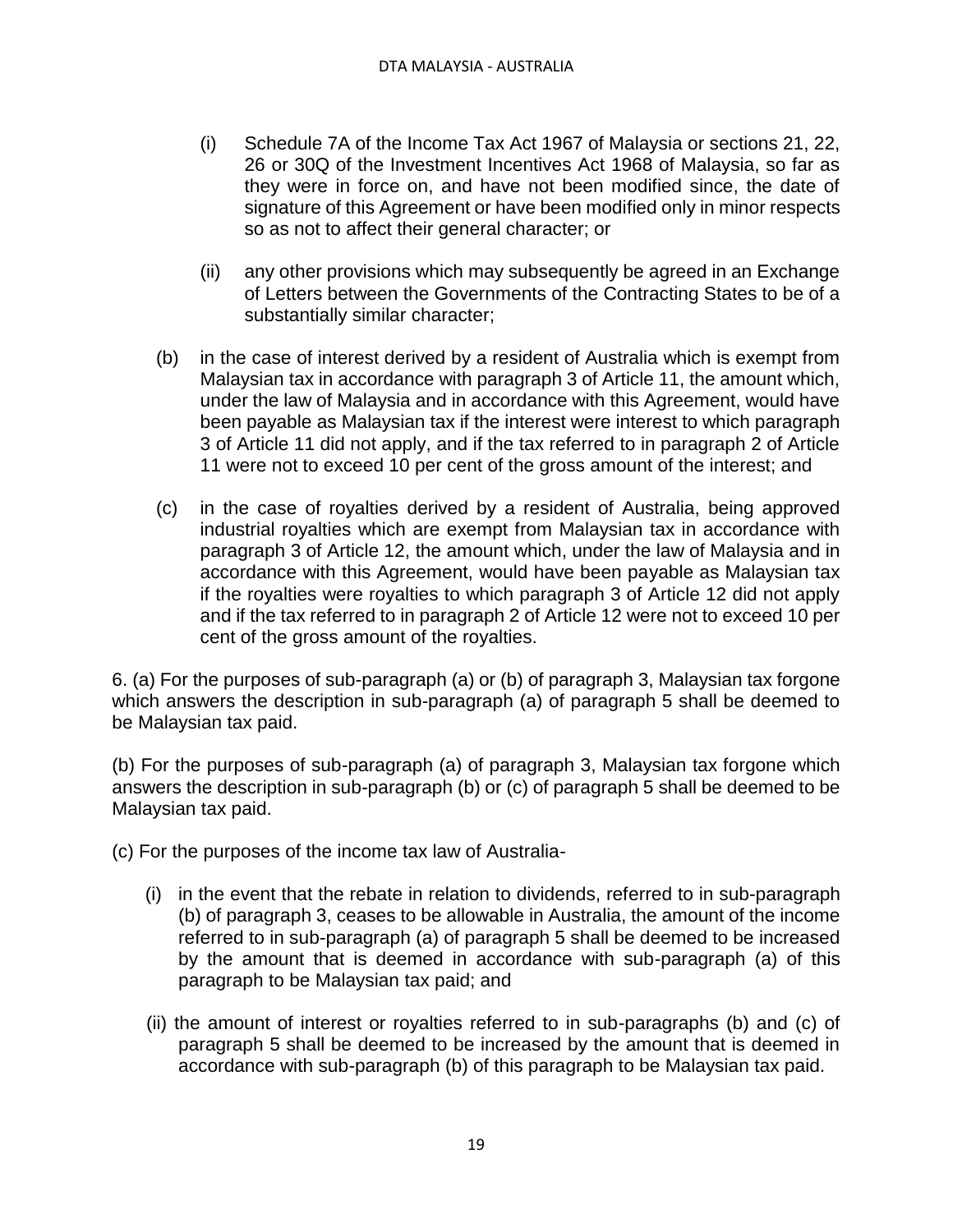7. (a) Paragraphs 5 and 6 shall not apply in relation to income derived in any year of income after the year of income that ends on 30 June 1984 or any later date that may be agreed by the Governments of the Contracting States, after the consultations referred to in sub-paragraph (b), in Letter exchanged for this purpose.

(b) The Governments of the Contracting States shall consult each other in order to determine whether the period of application of paragraphs 5 and 6 shall be extended. For this purpose notice of intention to consult may be given not less than six months before the expiration of that period.

8. If in an Agreement for the avoidance of double taxation that is subsequently made between Australia and a third State Australia should agree:

- (a) in relation to dividends that are derived by company which is a resident of Australia from a company which is a resident of the third State, to give credit for tax paid on the profits out of which the dividends are paid on the basis of a test of beneficial ownership by the first-mentioned company of less than l0 per cent of the paid-up share capital of the second-mentioned company; or
- (b) to give relief from Australian tax of the kind that is provided for in relation to Malaysia in paragraphs 5 and 6, on a basis that, other than in minor respects, is more favourable in relation to the third State than that so provided for, the Government of Australia shall immediately inform the Government of Malaysia and shall enter into negotiations with the Government of Malaysia with a view to providing treatment in relation to Malaysia comparable with that provided in relation to that third State.

9. Where royalties derived by a resident of Australia are, as film rentals, subject to the cinematograph film-hire duty in Malaysia, that duty shall, for the purposes of subparagraph (a) of paragraph 3, be deemed to be Malaysian tax.

# Article 24 **MUTUAL AGREEMENT PROCEDURE**

1. Where a resident of one of the Contracting States considers that the actions of the competent authority of one or both of the Contracting States result or will result for him in taxation not in accordance with this Agreement, he may, notwithstanding the remedies provided by the taxation laws of those States, present his case to the competent authority of the Contracting State of which he is a resident. The case must be presented within two years from the first notification of the action.

2. The competent authority shall endeavour, if the taxpayer's claim appears to it to be justified and if it is not itself able to arrive at an appropriate solution, to resolve the case by mutual agreement with the competent authority of the other Contracting State, with a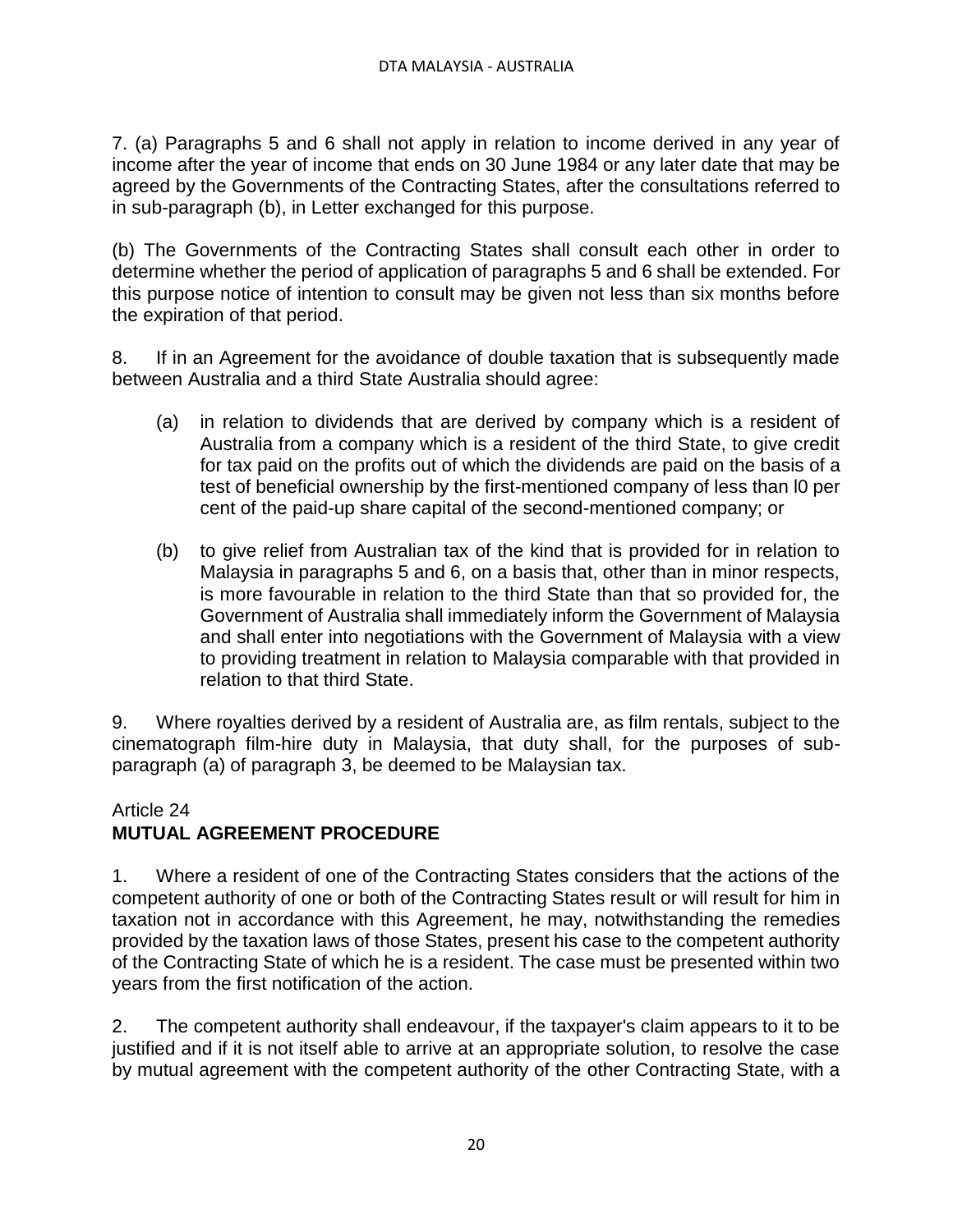view to the avoidance of taxation not in accordance with this Agreement. If the claim is made within six years of the end of the year of assessment or year of tax, as the case may be, the solution so reached shall be implemented notwithstanding any time limits in the taxation laws of the Contracting States.

3. The competent authorities of the Contracting States shall jointly endeavour to resolve by mutual agreement any difficulties or doubts arising as to the interpretation or application of this Agreement.

4. The competent authorities of the Contracting States may communicate with each other directly for the purpose of giving effect to the provisions of this Agreement.

# Article 25 **EXCHANGE OF INFORMATION**

1. The competent authorities of the Contracting States shall exchange such information as is necessary for the carrying out of this Agreement or for the prevention of fraud or for the administration of statutory provisions against legal avoidance in relation to the taxes to which this Agreement applies. Any information so exchanged shall be treated as secret and shall be disclosed only to persons of authorities (including courts and administrative bodies) concerned with the assessment, collection, enforcement or prosecution in respect of, or the determination of appeals in relation to, those taxes to which this Agreement applies.

2. In no case shall the provisions of paragraph 1 be construed so as to impose on a Contracting State the obligation:

- (a) to carry out any administrative measures at variance with the laws or the administrative practice of that or of the other Contracting State;
- (b) to supply particulars which are not obtainable under the laws or in the normal course of the administration of that or of the other Contracting State;
- (c) to supply information which would disclose any trade, business, industrial, commercial or professional secret or trade process, or information the disclosure of which would be contrary to public policy.

# Article 26 **DIPLOMATIC AND CONSULAR OFFICIALS**

Nothing in this Agreement shall affect the fiscal privileges of diplomatic or consular officials under the general rules of international law or under the provisions of special agreements.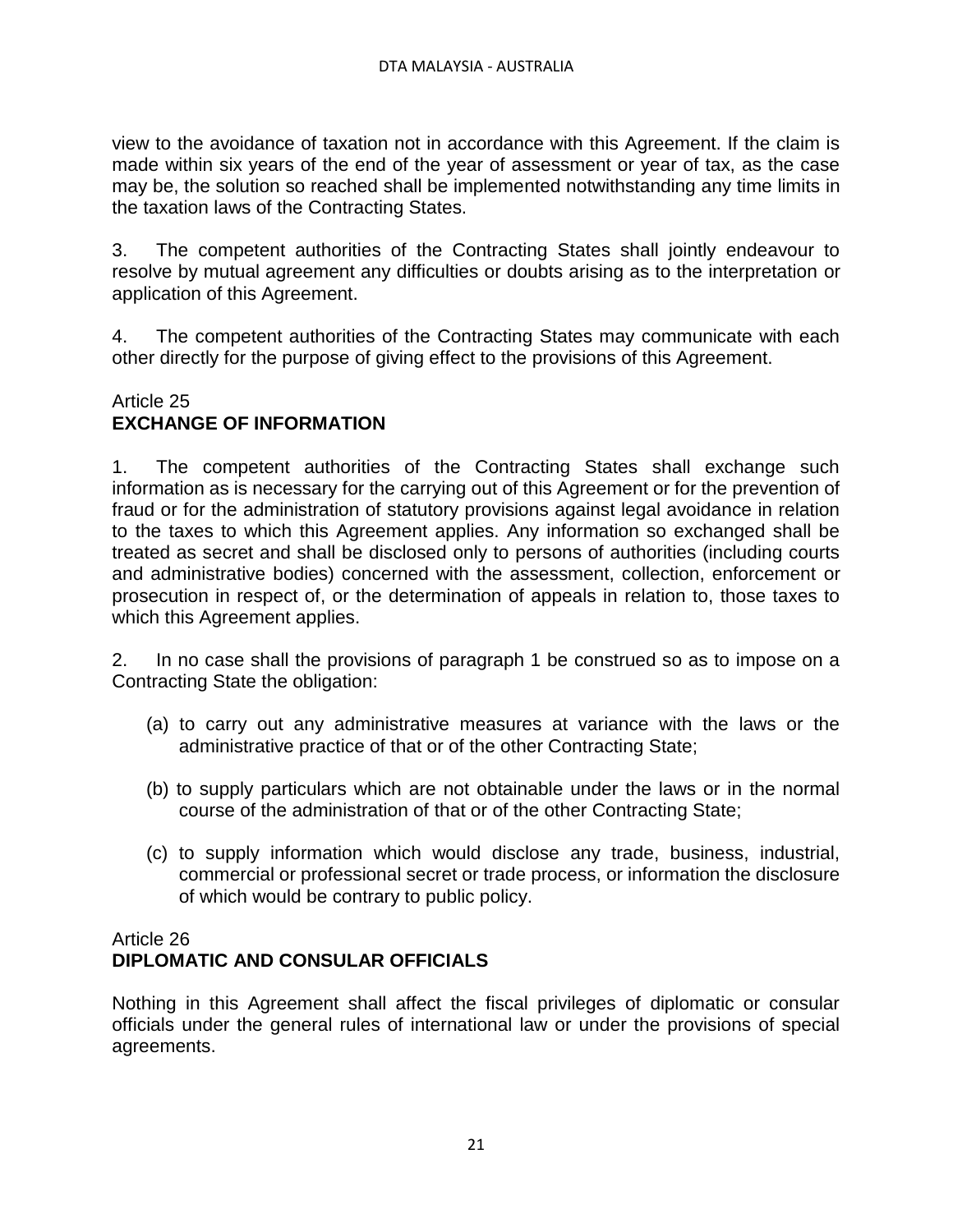# Article 27 **LIMITATION OF RELIEF**

Where this Agreement provides (with or without other conditions) that income from sources in a Contracting State shall be relieved wholly or partly from tax in that State, and under the laws in force in the other Contracting State the said income is subject to tax by reference to the amount thereof which is remitted to or received in that other State and not by reference to the full amount thereof, then the relief to be allowed under this Agreement in the first-mentioned State shall apply only to so much of the income as is remitted to or received in that other State; Provided that where-

(a) in accordance with the foregoing provisions of this Article, relief has not been allowed in the first instance in the first-mentioned State in respect of an amount of income; and

(b) that amount of income has subsequently been remitted to or received in the other State and is thereby subject to tax in that other State, the competent authority of the first-mentioned State shall, subject to any laws thereof for the time being in force limiting the time and setting out the method for the making of a refund of tax, allow relief in respect of that amount of income in accordance with the appropriate provisions of this Agreement.

# Article 28 **ENTRY INTO FORCE**

This Agreement shall come into force on the date on which the Government of Malaysia and the Government of Australia exchange notes through the diplomatic channel notifying each other that the last of such things has been done as is necessary to give this Agreement the force of law in Australia and in Malaysia, as the case may be, and thereupon this Agreement shall have effect:

(a) in Malaysia

In respect of Malaysian tax, for the year of assessment beginning on 1 January l980, and subsequent years of assessment.

- (b) in Australia-
	- (i) in respect of withholding tax on income that derived by a nonresident in respect of income derived on or after 1 July 1979;
	- (ii) in respect of other Australian tax, for any year of income beginning on or after 1 July 1979;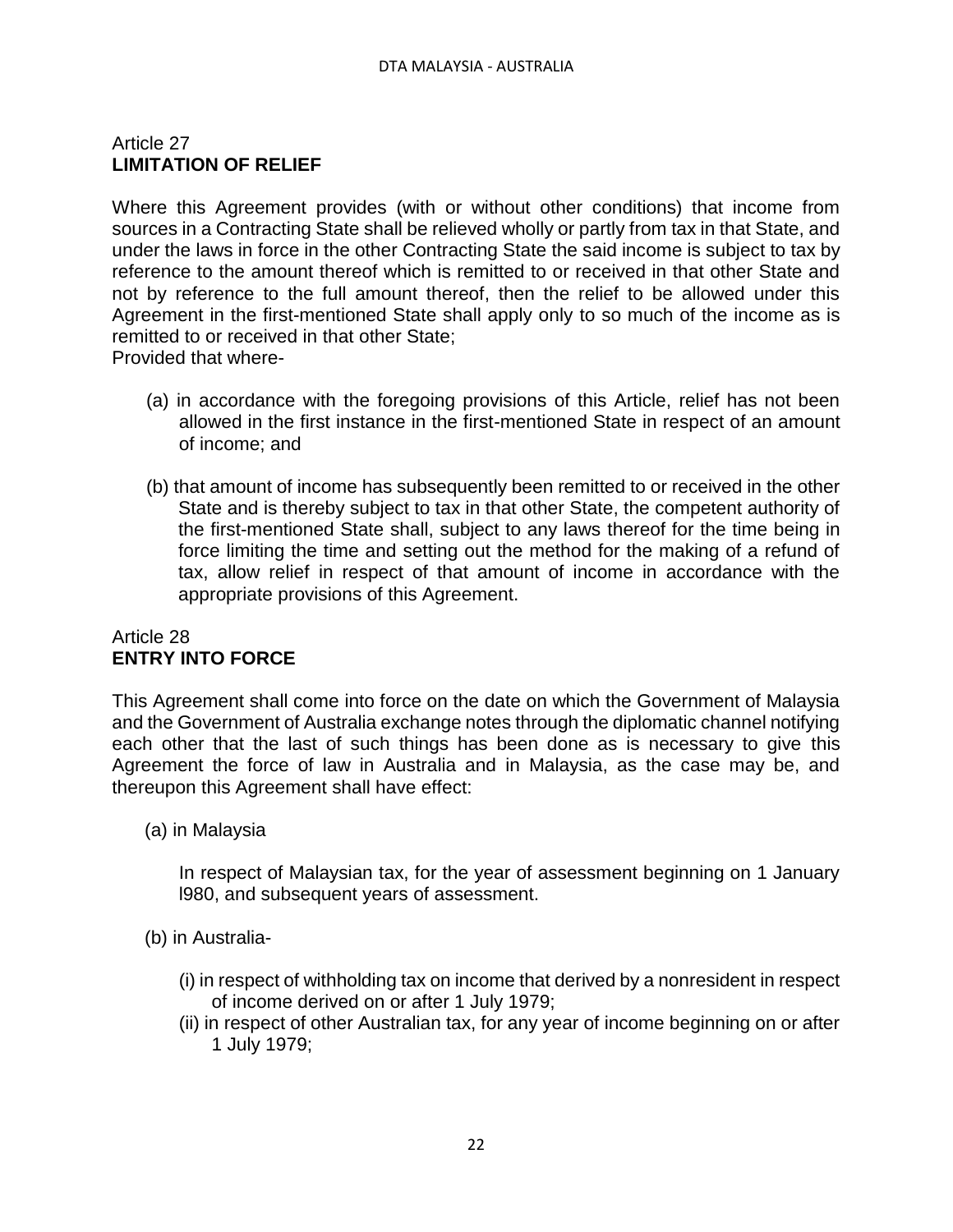# Article 29 **TERMINATION**

This Agreement shall continue in effect indefinitely, but the Government of Malaysia or the Government of Australia may on or before 30 June in any calendar year after the year 1982 give to the other Government through the diplomatic channel written notice of termination and, in that event, that Agreement shall cease to be effective:

#### (a) in Malaysia

in respect of Malaysian tax, for the year of assessment beginning on 1 January in the second calendar year next following that in which the notice of termination is given, and subsequent years of assessment;

- (b) in Australia-
	- (i) in respect of withholding tax on income that is derived by a nonresident, in respect of income derived on or after 1 July in the calendar year next following that in which the notice of termination it given;
	- (ii) in respect of other Australian tax, for any year of income beginning on or after 1 July in the calendar year next following that in which the notice of termination is given.

IN WITNESS WHEREOF the undersigned, duly authorised thereto, have signed this Agreement.

DONE in duplicate in the Bahasa Malaysia and the English language, both texts being equally authentic at Canberra this 20th day of August One thousand nine hundred and eighty.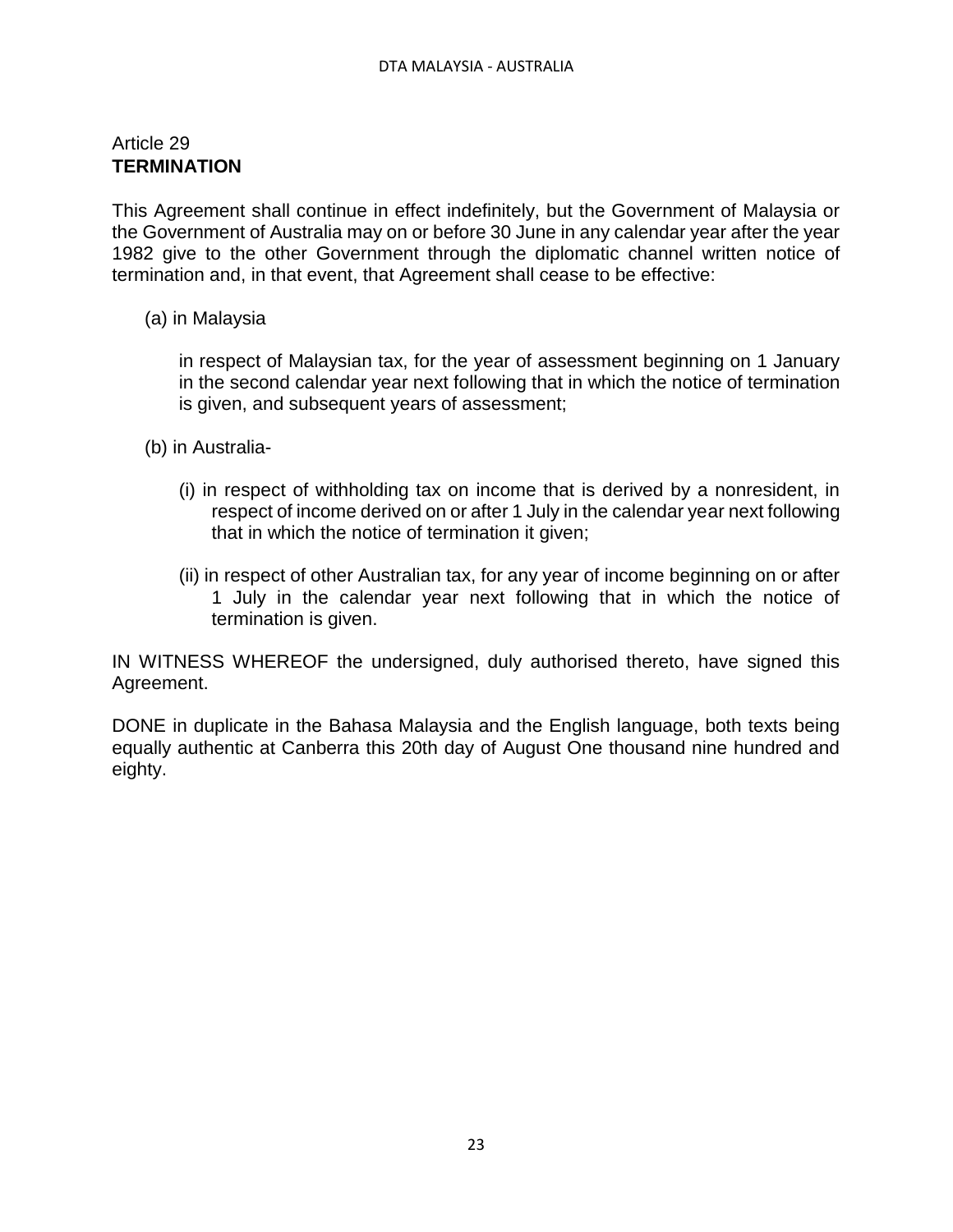<span id="page-23-0"></span>P.U. (A) 440/1999 Signed : 2 August 1999 Entry into Force: 27 June 2000 Effective Date : 1 January 1988 /1 January 1994/1 January 2002

### **PROTOCOL AMENDING THE AGREEMENT BETWEEN THE GOVERNMENT OF AUSTRALIA AND THE GOVERNMENT OF MALAYSIA FOR THE AVOIDANCE OF DOUBLE TAXATION AND THE PREVENTION OF FISCAL EVASION WITH RESPECT TO TAXES ON INCOME**

# Article 1 **Article 3 of the Agreement is amended by:**

- (a) deleting sub-paragraphs (a) and (b) of paragraph 1 and substituting the following: "(a) the term "Australia", when used in a geographical sense, excludes all external territories other than:
	- (i) the Territory of Norfolk Island;
	- (ii) the Territory of Christmas Island;
	- (iii) the Territory of Cocos (Keeling) Islands;
	- (iv) the Territory of Ashmore and Cartier Islands;
	- (v) the Territory of Heard Island and McDonald Islands; and
	- (vi) the Coral Sea Islands Territory,

and includes any area adjacent to the territorial limits of Australia (including the Territories specified in this sub-paragraph) in respect of which there is for the time being in force, consistently with international law, a law of Australia dealing with the exploitation of any of the natural resources of the sea-bed and subsoil of the continental shelf;

- (b) the term "Malaysia" means the territories of the Federation of Malaysia, the territorial waters of Malaysia and the sea-bed and subsoil of the territorial waters, and includes any area extending beyond the limits of the territorial waters of Malaysia, and the sea-bed and subsoil of any such area, which has been or may hereafter be designated under the laws of Malaysia and in accordance with international law as an area over which Malaysia has sovereign rights for the purposes of exploring and exploiting the natural resources, whether living or nonliving;"; and
- (b) deleting the full stop at the end of paragraph 3 and adding "from time to time in force.".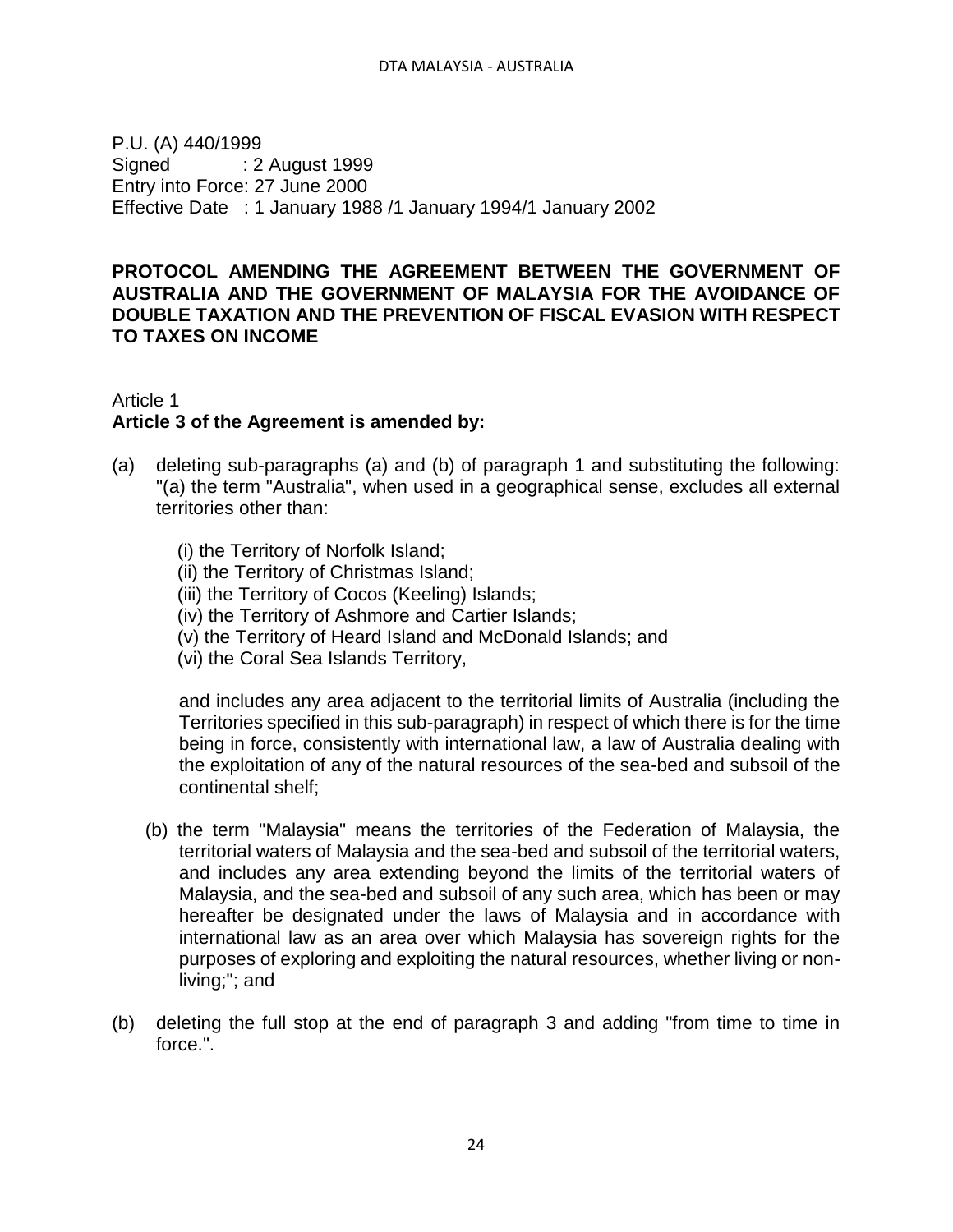# Article 2 **Article 5 of the Agreement is amended by:**

- (a) deleting "or" immediately following sub-paragraph (a) of paragraph 4;
- (b) deleting the full stop at the end of sub-paragraph (b) of paragraph 4 and substituting "; or"; and
- (c) adding after sub-paragraph (b) of paragraph 4 the following sub-paragraph:

"(c) it furnishes services, including consultancy services, in that other State through employees or other personnel engaged by the enterprise for such purpose, but only where those activities continue (for the same or a connected project) within the other State for a period or periods aggregating more than three months within any twelve-month period.".

### Article 3

### **Article 6 of the Agreement is amended by deleting paragraph 2 and substituting the following:**

"2.In this Article, the word "land" shall have the meaning which it has under the law of the Contracting State in which the land in question is situated; it shall include any estate or direct interest in land whether improved or not. A right to receive variable or fixed payments either as consideration for the exploitation of or the right to explore for or exploit, or in respect of the exploitation of, mineral deposits, oil or gas wells, quarries or other places of extraction or exploitation of natural resources or for the exploitation of, or the right to exploit or to fell any standing trees, plants or forest produce shall be deemed to be an estate or direct interest in land situated in the Contracting State in which the mineral deposits, oil or gas wells, quarries, natural resources, or standing trees, plants or forest produce, as the case may be, are situated or where the exploration may take place.".

### Article 4

# **Article 7 of the Agreement is amended by adding after paragraph 7 the following paragraph:**

"8.Where:

(a) a resident of one of the Contracting States is beneficially entitled, whether directly or indirectly through one or more trusts, to a share of the business profits of an enterprise carried on in the other Contracting State by the trustee of a trust estate other than a trust estate which is treated

as a company for tax purposes; and

(b) in relation to that enterprise, that trustee has, in accordance with the principles of Article 5, a permanent establishment in that other State,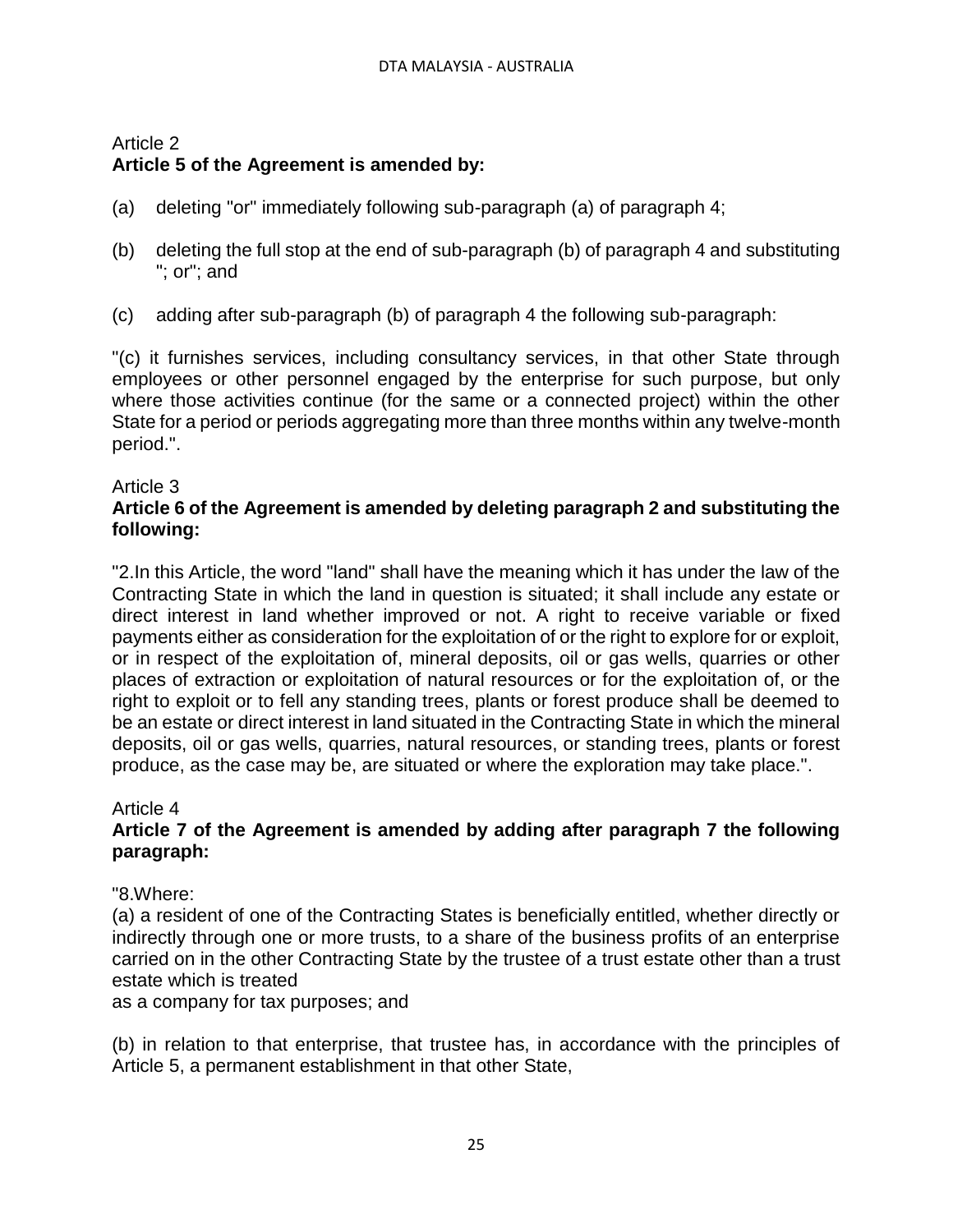the enterprise carried on by the trustee shall be deemed to be a business carried on in that other State by that resident through a permanent establishment situated therein and the resident's share of business profits shall be attributed to that permanent establishment.".

### . Article 5 **Article 11 of the Agreement is amended by:**

- (a) deleting the words "or a long-term loan" in paragraph 3; and
- (b) adding after paragraph 7 the following paragraph:

"8.Notwithstanding the provisions of paragraph 2, interest derived from the investment of official reserve assets by the Government of a Contracting State or by a bank performing central banking functions in a Contracting State shall be exempt from tax in the other Contracting State.".

# Article 6 **Article 13 of the Agreement is deleted and substituted with the following:**

"Article 13 Alienation of property

1. Income, profits or gains derived by a resident of one of the Contracting States from the alienation of land as defined in Article 6 and, as provided in that Article, situated in the other Contracting State may be taxed in that other State.

2. Income, profits or gains from the alienation of property, other than land as defined in Article 6, that forms part of the business property of a permanent establishment which an enterprise of one of the Contracting States has in the other Contracting State, including income, profits or gains from the alienation of such a permanent establishment (alone or with the whole enterprise), may be taxed in that other State.

3. Income, profits or gains from the alienation of ships or aircraft operated in international traffic, or of property other than land as defined in Article 6 pertaining to the operation of those ships or aircraft, shall be taxable only in the Contracting State of which the enterprise which operated those ships or aircraft is a resident.

4. Income, profits or gains derived by a resident of a Contracting State from the alienation of any shares or other interests in a company, or of an interest of any kind in a partnership, trust or other entity, where the value of the assets of such entity, whether they are held directly or indirectly (including through one or more interposed entities, such as, for example, through a chain of companies), is principally attributable to land as defined in Article 6 and, as referred to in that Article, situated in the other Contracting State, may be taxed in that other State.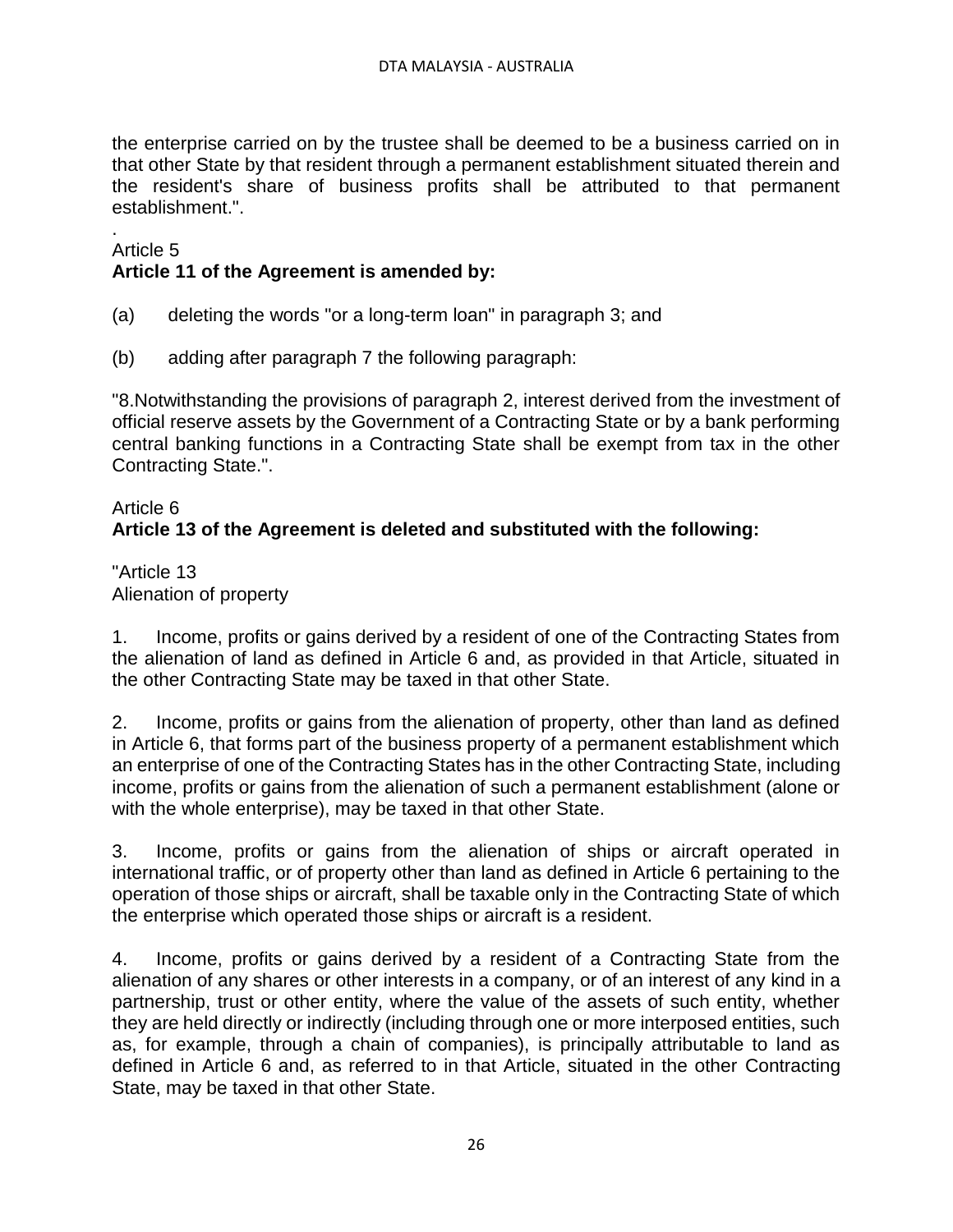5. Nothing in this Agreement affects the application of a law of a Contracting State relating to the taxation of profits or gains of a capital nature derived from the alienation of property other than that to which any of paragraphs 1, 2, 3 and 4 apply.".

# Article 7

# **Article 20 of the Agreement is amended by:**

- (a) deleting "Students" in the heading and substituting "Students and trainees"; and
- (b) inserting "or a trainee" after "student".

# Article 8 **Article 22 of the Agreement is amended by:**

- (a) deleting "Sources of income" in the heading and substituting "Sources of income and gains"; and
- (b) inserting "or gains" after "Income" in the first line.

# Article 9

# **Article 23 of the Agreement is deleted and substituted with the following:**

### "Article 23

Methods of elimination of double taxation

1. The laws in force in each of the Contracting States shall continue to govern the taxation of income in that Contracting State except where provision to the contrary is made in this Agreement. Where income is subject to tax in both Contracting States, relief from double taxation shall be given in accordance with the following paragraphs.

2. In the case of Malaysia, subject to the law of Malaysia regarding the allowance as a credit against Malaysian tax of tax payable in any country other than Malaysia, the amount of Australian tax payable under the law of Australia and in accordance with the provisions of this Agreement, by a resident of Malaysia in respect of income from sources within Australia shall be allowed as a credit against Malaysian tax payable in respect of that income. Where such income is a dividend paid by a company which is a resident of Australia to a company which is a resident of Malaysia and which owns not less than 10 per cent of the voting shares of the company paying the dividend, the credit shall take into account Australian tax payable by that company in respect of its income out of which the dividend is paid. The credit shall not, however, exceed that part of the Malaysian tax, as computed before the credit is given which is appropriate to such item of income.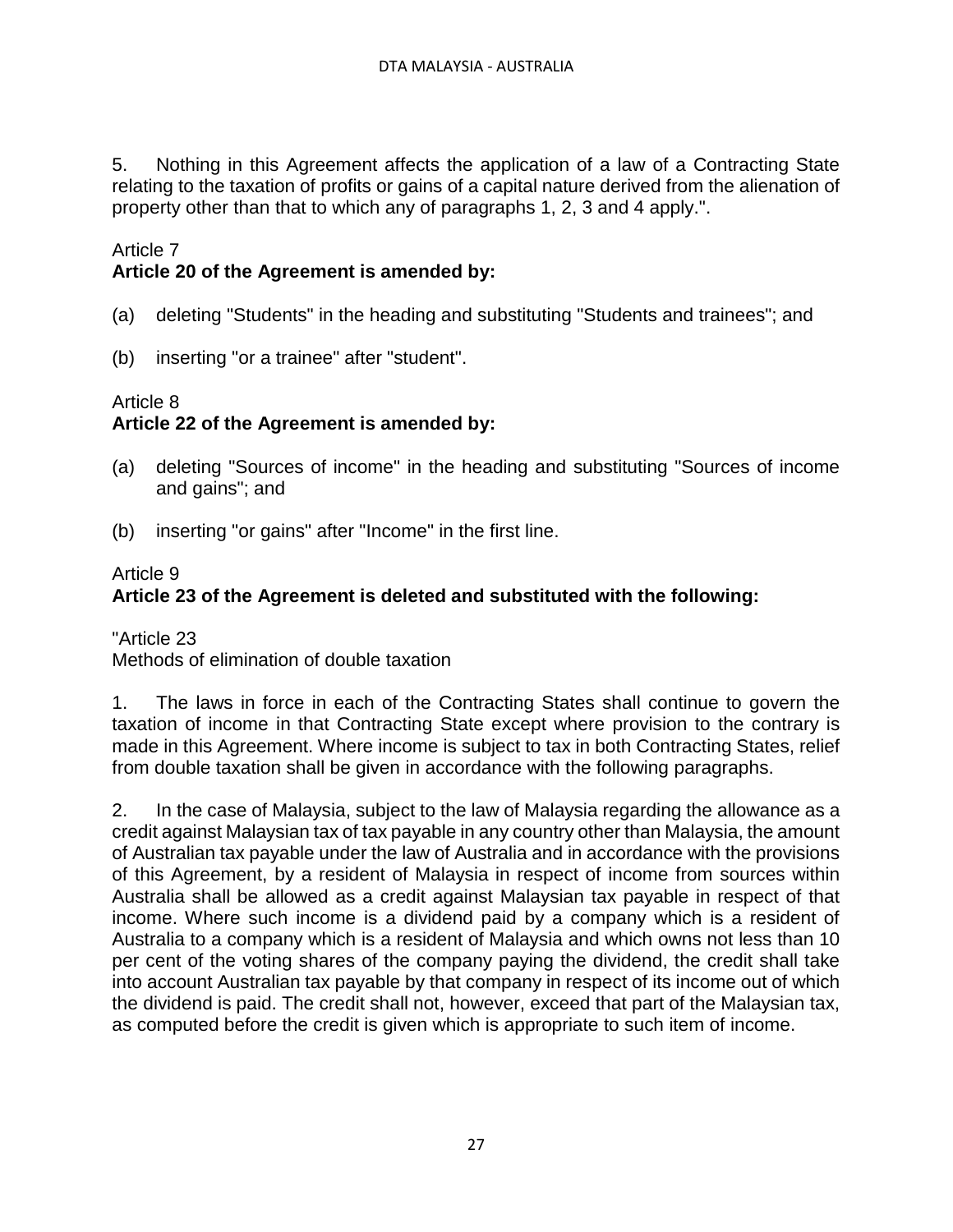3. (a) Subject to the provisions of the law of Australia from time to time in force which relate to the allowance of a credit against Australian tax of tax paid in a country outside Australia (which shall not affect the general principle hereof), Malaysian tax paid under the law of Malaysia and in accordance with this Agreement, whether directly or by deduction, in respect of income derived by a person who is a resident of Australia from sources in Malaysia shall be allowed as a credit against Australian tax payable in respect of that income.

(b) Where a company which is a resident of Malaysia and is not a resident of Australia for the purposes of Australian tax pays a dividend to a company which is a resident of Australia and which controls directly or indirectly not less than 10 per cent of the voting power of the first-mentioned company, the credit referred to in sub-paragraph (a) shall include the Malaysian tax paid by that first-mentioned company in respect of that portion of its profits out of which the dividend is paid.

4. Where the income or profits on which an enterprise of one of the Contracting States has been charged to tax in that Contracting State are also included in the income or profits of an enterprise of the other Contracting State as being income or profits which, because of the conditions operative between the two enterprises, might have been expected to accrue to the enterprise of that other Contracting State if the enterprises had been independent enterprises dealing at arm's length, the income or profits so included shall be treated for the purposes of this Article as income or profits of the enterprise of the firstmentioned Contracting State from a source in the other Contracting State and credit shall be given in accordance with this Article in respect of the extra tax chargeable in that other Contracting State as a result of the inclusion of such income or profits.

5. For the purposes of paragraph 6, the term "Malaysian tax forgone" means:

(a) an amount which, under the laws of Malaysia and in accordance with this Agreement, would have been payable as Malaysian tax on income had that income not been exempted either wholly or partly from Malaysian tax in accordance with:

- (i) Schedule 7A of the Income Tax Act 1967 of Malaysia or sections 22, 23, 29, 35 and 37 of the Promotion of Investments Act 1986 of Malaysia and section 45 of that Act to the extent that it relates to sections 21, 22, 26, or 30Q of the Investment Incentives Act 1968, so far as the sections were in force on, and have not been modified since, the date of signature of the Protocol first amending the Agreement or have been modified only in minor respects so as not to affect their general character; or
- (ii) any other provisions which may subsequently be agreed in an Exchange of Letters between the Governments of the Contracting States to be of a substantially similar character;

(b) in the case of interest derived by a resident of Australia which is exempt from Malaysian tax in accordance with paragraph 3 of Article 11, the amount which, under the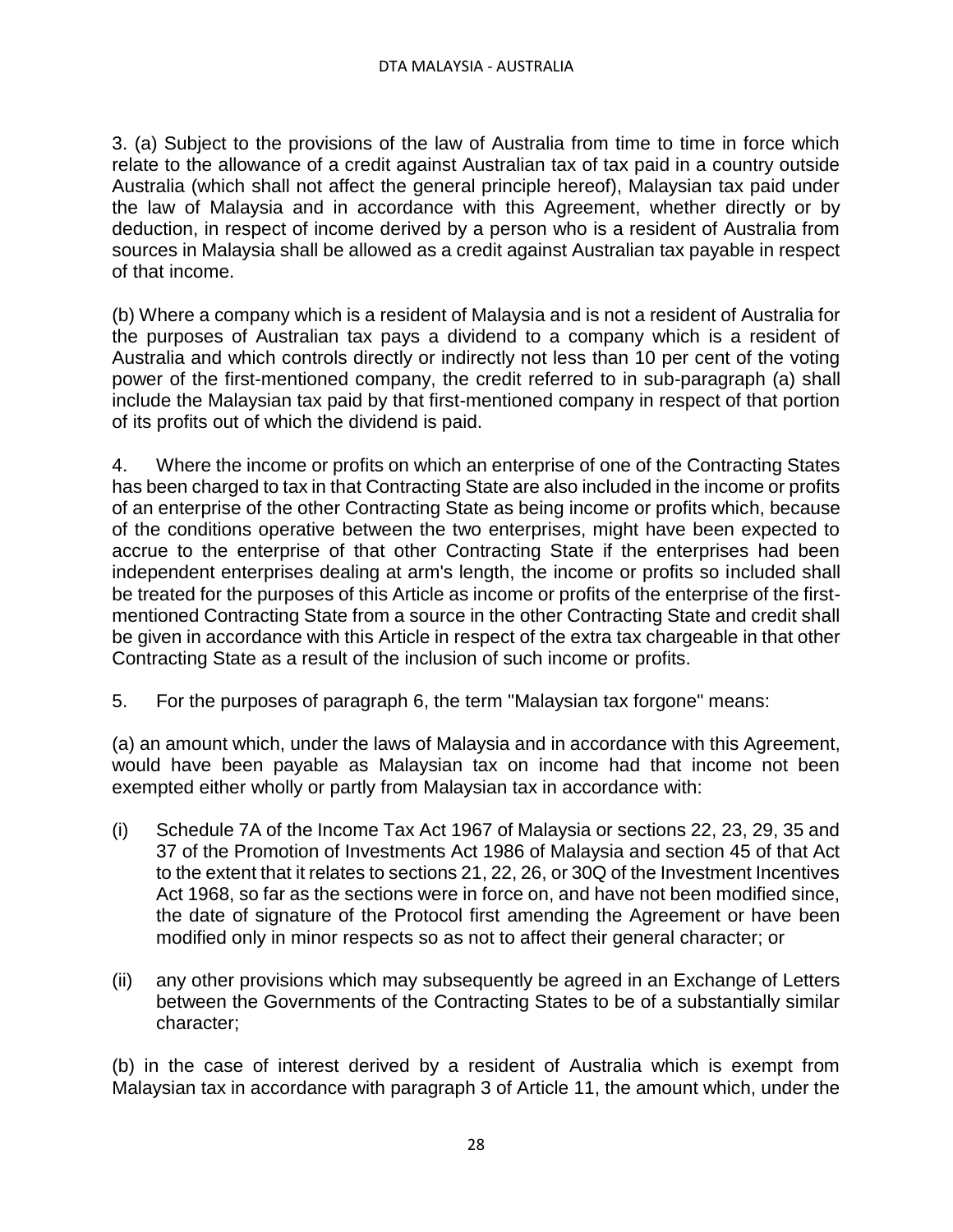law of Malaysia and in accordance with this Agreement, would have been payable as Malaysian tax if the interest were interest to which paragraph 3 of Article 11 did not apply, and if the tax referred to in paragraph 2 of Article 11 were not to exceed 10 per cent of the gross amount of the interest; and

(c) in the case of royalties derived by a resident of Australia, being approved industrial royalties which are exempt from Malaysian tax in accordance with paragraph 3 of Article 12, the amount which, under the law of Malaysia and in accordance with this Agreement, would have been payable as Malaysian tax if the royalties were royalties to which paragraph 3 of Article 12 did not apply and if the tax referred to in paragraph 2 of Article 12 were not to exceed 10 per cent of the gross amount of the royalties.

6. (a) For the purposes of sub-paragraph (a) or (b) of paragraph 3, Malaysian tax forgone which answers the description in sub-paragraph (a) of paragraph 5 shall be deemed to be Malaysian tax paid.

(b) For the purposes of sub-paragraph (a) of paragraph 3, Malaysian tax forgone which answers the description in sub-paragraph (b) or (c) of paragraph 5 shall be deemed to be Malaysian tax paid.

7. Paragraphs 5 and 6 shall apply only in relation to income derived in any of the 5 years of income beginning with the year of income that commenced on 1 July 1987 and in any later year of income that may be agreed in an Exchange of Letters for this purpose by the Governments of the Contracting States, or their authorised representatives.

8. If in an Agreement for the avoidance of double taxation that is subsequently made between Australia and a third state, Australia should agree:

- (a) in relation to dividends that are derived by a company which is a resident of Australia from a company which is a resident of the third state, to give credit for tax paid on the profits out of which the dividends are paid on the basis of a test of beneficial ownership by the first-mentioned company of less than 10 per cent of the paid-up share capital of the second-mentioned company; or
- (b) to give relief from Australian tax of the kind that is provided for in relation to Malaysia in paragraphs 5 and 6, on a basis that, other than in minor respects, is more favourable in relation to the third state than that so provided for,

the Government of Australia shall immediately inform the Government of Malaysia and shall enter into negotiations with the Government of Malaysia with a view to providing treatment in relation to Malaysia comparable with that provided in relation to that third state.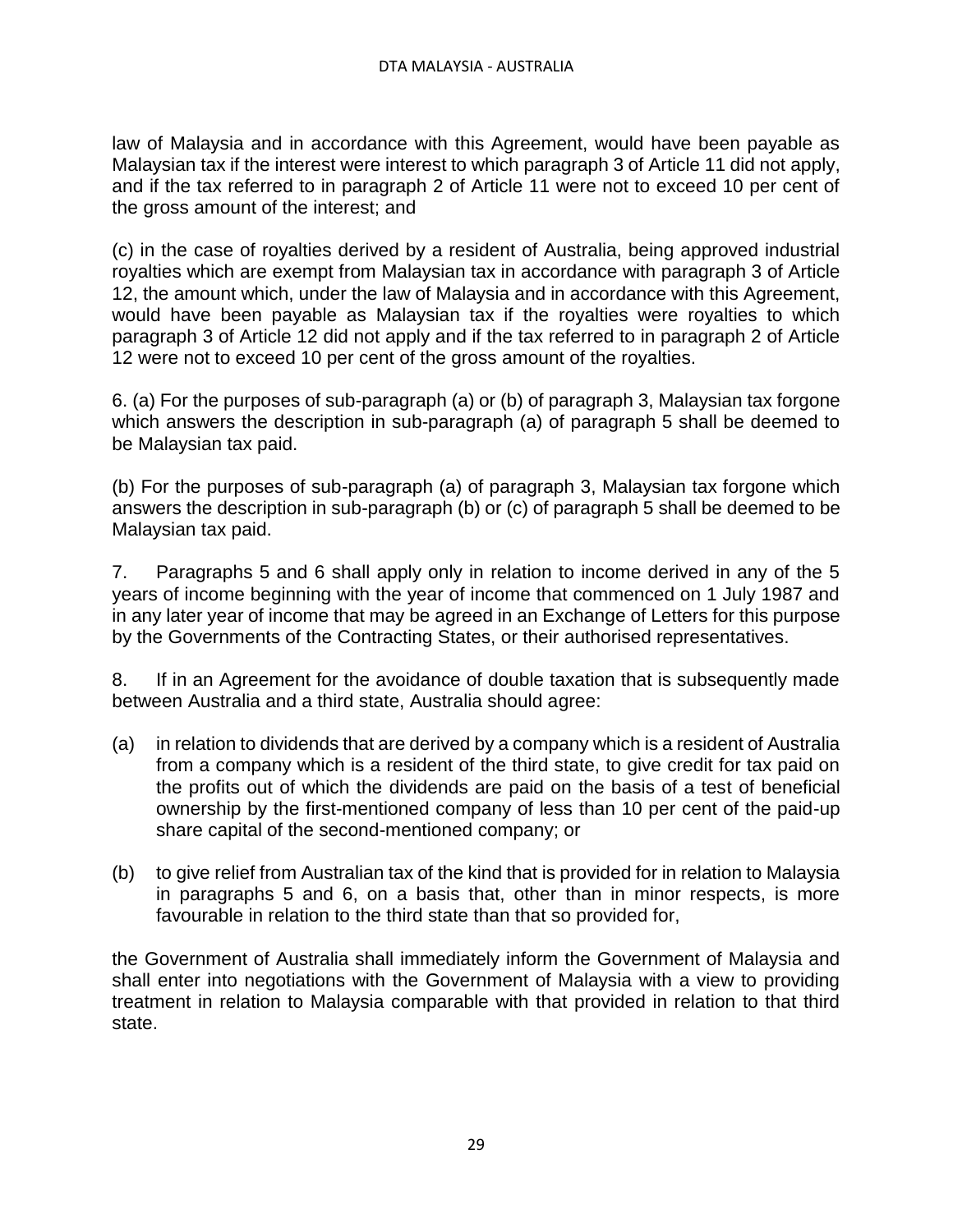9. Where royalties derived by a resident of Australia are, as film rentals, subject to the cinematograph film-hire duty in Malaysia, that duty shall, for the purposes of subparagraph(a) of paragraph 3, be deemed to be Malaysian tax.

10. Where gains derived by a resident of Australia are subject to real property gains tax in Malaysia, that tax shall, for the purposes of sub-paragraph 3(a), be deemed to be Malaysian tax."

# Article 10 **Entry into force**

1. This Protocol, which shall form an integral part of the Agreement, shall enter into force on the last of the dates on which the Contracting States exchange notes through the diplomatic channel notifying each other that the last of such things has been done as is necessary to give this Protocol the force of law in Australia and in Malaysia respectively, and thereupon this Protocol shall, subject to paragraph 2, have effect:

- (a) in Australia:
	- (i) subject to sub-paragraph 1(a)(ii), for the purposes of Article 9 of the Protocol in respect of tax on income of any year of income beginning on or after 1 July 1987;
	- (ii) to the extent that Article 9 of the Protocol has application in respect of Malaysian tax forgone in accordance with section 35 or 37 of the Promotion of Investments Act 1986 of Malaysia, in respect of tax on income of any year of income beginning on or after 1 July 1985;
	- (iii) in the case of sub-paragraph (c) of Article 2 of the Protocol, in respect of tax on income of any year of income beginning on or after 1 July 1993; and
	- (iv) in any other case, in relation to income of any year of income beginning on or after 1 July in the calendar year next following that in which this Protocol enters into force;

(b) in Malaysia:

- (i) for the purposes of Article 9 of the Protocol in respect of Malaysian tax for any year of assessment beginning on or after 1 January 1988; (ii) in the case of sub-paragraph (c) of Article 2 of the Protocol in respect of tax for any year of assessment beginning on or after 1 January 1994; and
- (iii) in any other case, in respect of Malaysian tax for any year of assessment beginning on or after 1 January in the second calendar year following the calendar year in which this Protocol enters into force.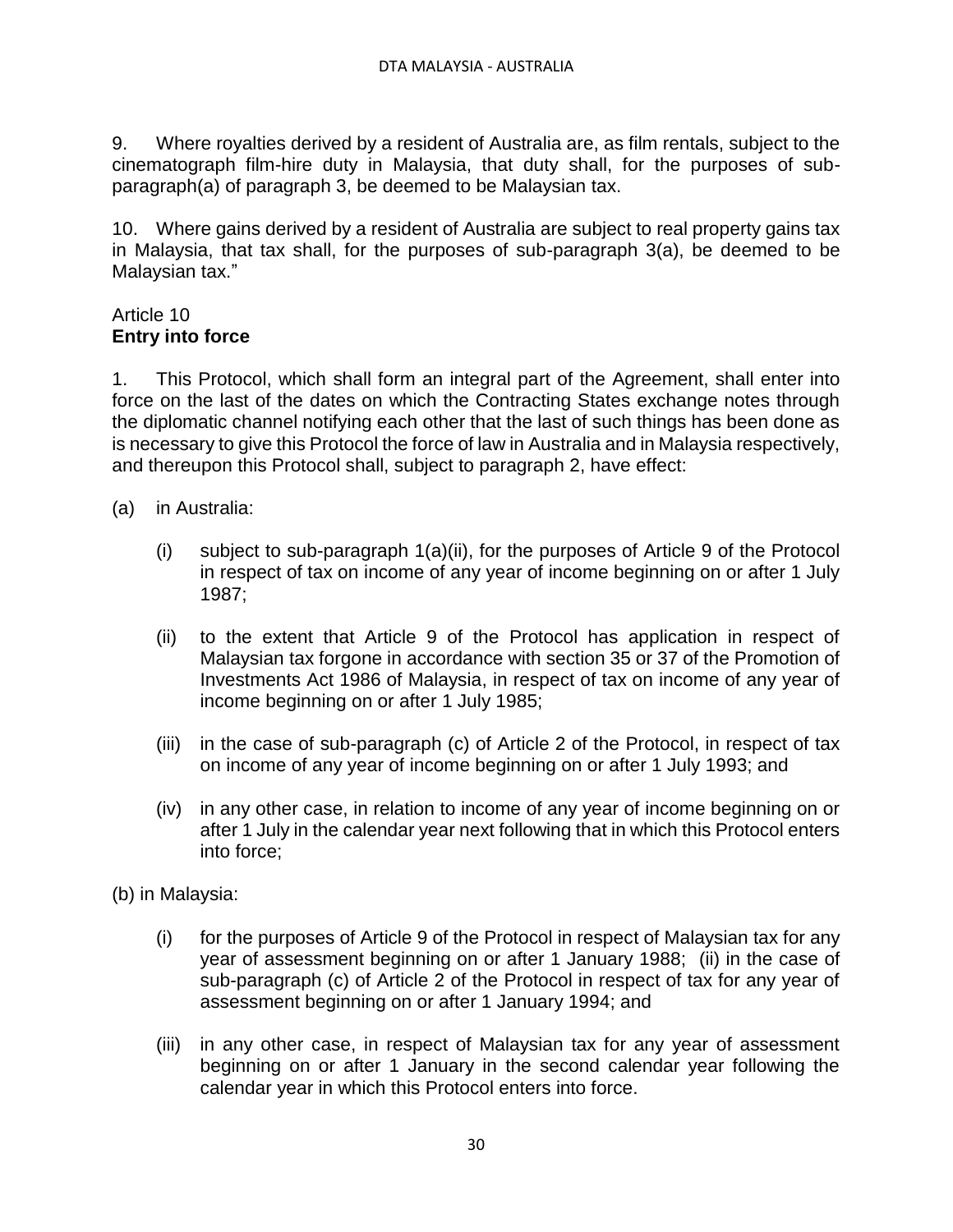2. Where any provision of the Agreement that is affected by this Protocol would have afforded any greater relief from tax than is afforded by the amendments made by this Protocol, that provision shall continue to have effect:

- (a) in Australia, for any year of income; and
- (b) in Malaysia, for any year of assessment, beginning, in either case, before the entry into force of this Protocol.

In witness whereof the undersigned, being duly authorised, have signed this Protocol.

Done in duplicate in English and Bahasa Malaysia, both texts being equally authentic, at Sydney, this second day of August, one thousand nine hundred and ninety-nine.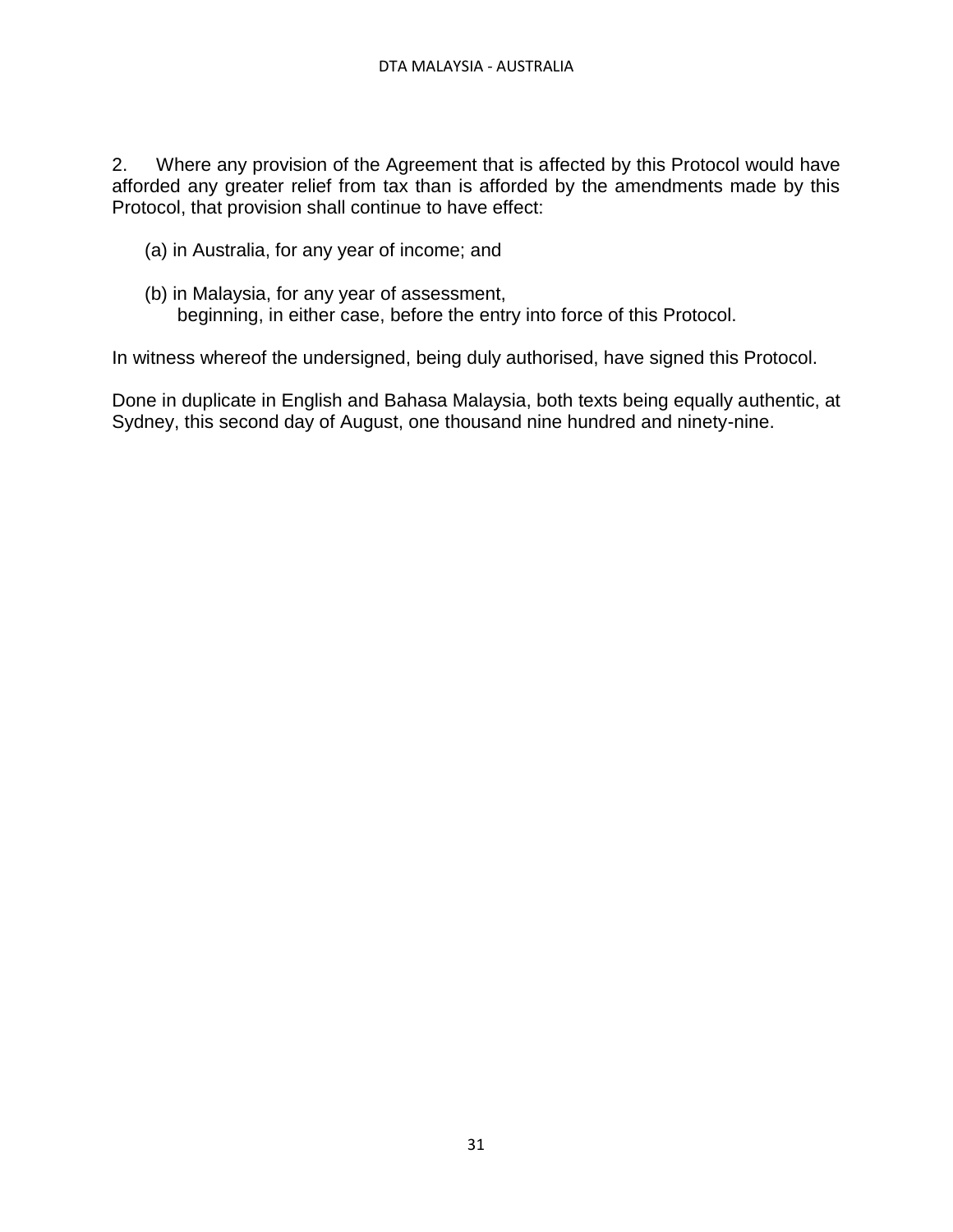<span id="page-31-0"></span>P.U. (A) 162/2003 Signed : 28 July 2002 Entry into Force: 23 July 2003 Effective Date : 1 January 1993/1 January 2004

### **SECOND PROTOCOL AMENDING THE AGREEMENT BETWEEN THE GOVERNMENT OF MALAYSIA AND THE GOVERNMENT OF AUSTRALIA FOR THE AVOIDANCE OF DOUBLE TAXATION AND THE PREVENTATION OF FISCAL EVASION WITH RESPECT TO TAXES ON INCOME AS AMENDED BY THE FIRST PROTOCOL OF 2 AUGUST 1999**

The Government of Malaysia and the Government of Australia desiring to amend the Agreement between the Government of Malaysia and the Government of Australia for the avoidance of double taxation and the prevention of fiscal evasion with respect to taxes on income done at Canberra on 20 August 1980 (as amended by the first Protocol to that Agreement, done at Sydney on 2 August 1999), in this Protocol referred to as "the Agreement, as amended"),

Have agreed as follows:

#### Article 1

### **Article 9 of the Agreement, as amended, is amended by adding after paragraph 2 the following paragraph:**

"3. Where profits on which an enterprise of one of the Contracting States has been charged to tax in that State are also included, by virtue of the provisions of paragraph 1 or 2, in the profits of an enterprise of the other Contracting State and charged to tax in that other State, and the profits so included are profits which might reasonably have been expected to have accrued to that enterprise of the other State if the conditions operative between the enterprises had been those which might reasonably have been expected to have operated between independent enterprises dealing wholly independently with one another, then the first-mentioned State shall make an appropriate adjustment to the amount of tax charged on those profits in the first-mentioned State. In determining such an adjustment, due regard shall be had to the other provisions of this Agreement and for this purpose the competent authorities of the Contracting States shall if necessary consult each other."

#### Article 2

**Article 10 of the Agreement, as amended, is deleted and substituted with the following:** 

"Article 10 DIVIDENDS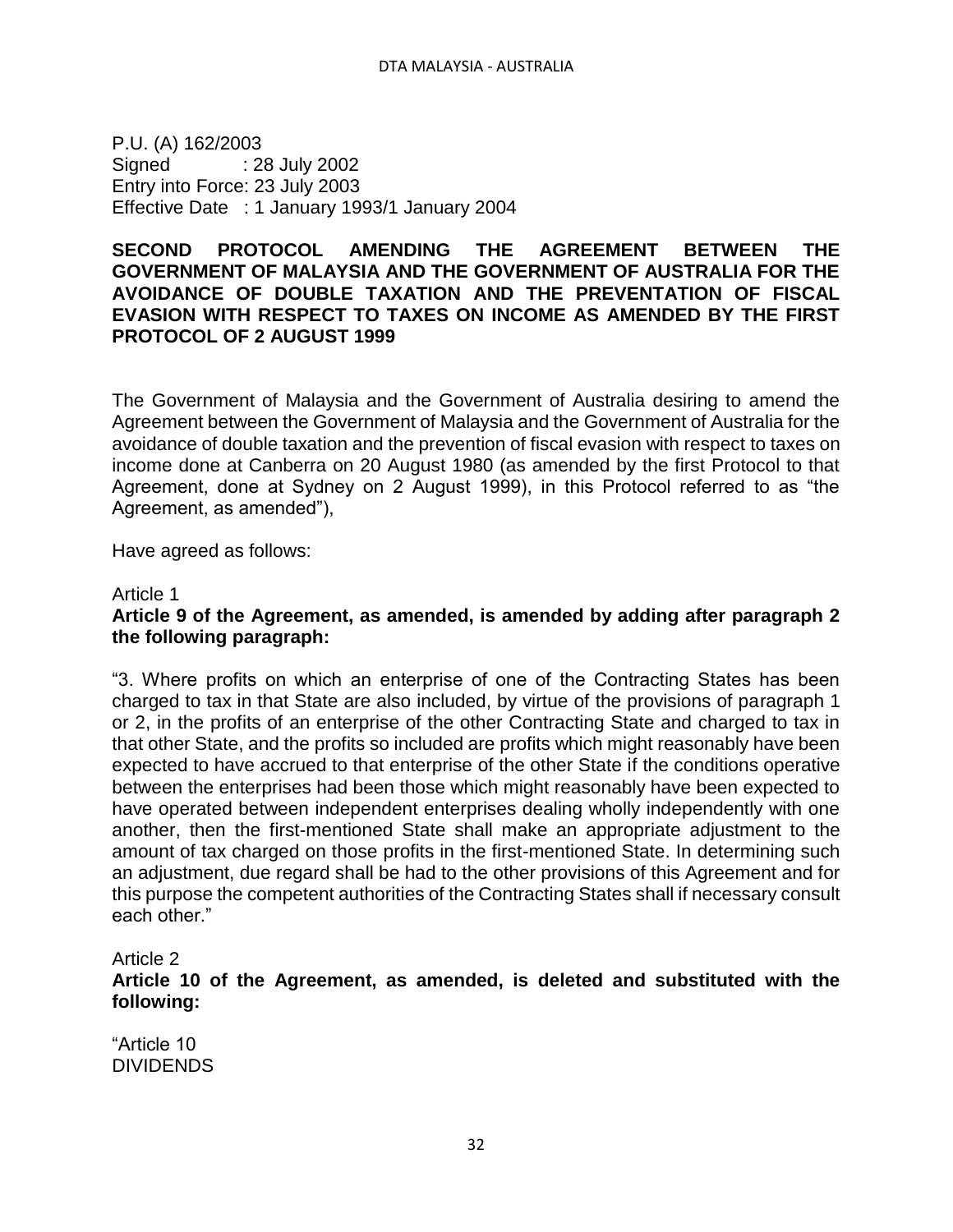1. Dividends paid by a company which is a resident of one of the Contracting States for the purposes of its tax, being dividends to which a resident of the other Contracting State is beneficially entitled, may be taxed in that other State.

2. However, those dividends may also be taxed in the Contracting State of which the company paying the dividends is a resident, and according to the law of that State, but:

- (a) in Australia:
	- (i) no tax shall be charged on dividends to the extent to which those dividends have been "franked" in accordance with Australia's law relating to tax, if the person beneficially entitled to those dividends is a company (other than a partnership) which holds directly at least 10 per cent of the voting power in the company paying the dividends; and
	- (ii) tax charged shall not exceed 15 per cent of the gross amount of the dividends to the extent to which those dividends are not within subparagraph (a)(i); and
- (b) in Malaysia:

no tax shall be charged on dividends paid by a company which is resident in Malaysia for the purposes of Malaysian tax being dividends to which a resident of Australia is beneficially entitled, in addition to the tax chargeable in respect of the income or profits of the company paying the dividends.

3. For the purposes of the paragraph 2, if the relevant law either Contracting State at the date of signature of this Protocol is varied otherwise than in minor respects so as not to affect its general character, the Contracting States shall consult each other with a view to agreeing to any amendment of that paragraph that may be appropriate.

4. The term "dividends" as used in this Article means income from shares, as well as other amounts which are subjected to the same taxation treatment as income from shares by the law of the State of which the company making the distribution is a resident for the purposes of its tax.

5. The provisions of paragraphs 1 and 2 shall not apply if the person beneficially entitled to the dividends, being a resident of one of the Contracting States, carries on business in the other Contracting State of which the company paying the dividends is a resident, through a permanent establishment situated in that other State, and the holding in respect of which the dividends are paid is effectively connected with that permanent establishment. In that case the provisions of Article 7 shall apply.

6. Where a company which is a resident of one of the Contracting States derives profits or income from other Contracting State, that other State may not impose any tax on the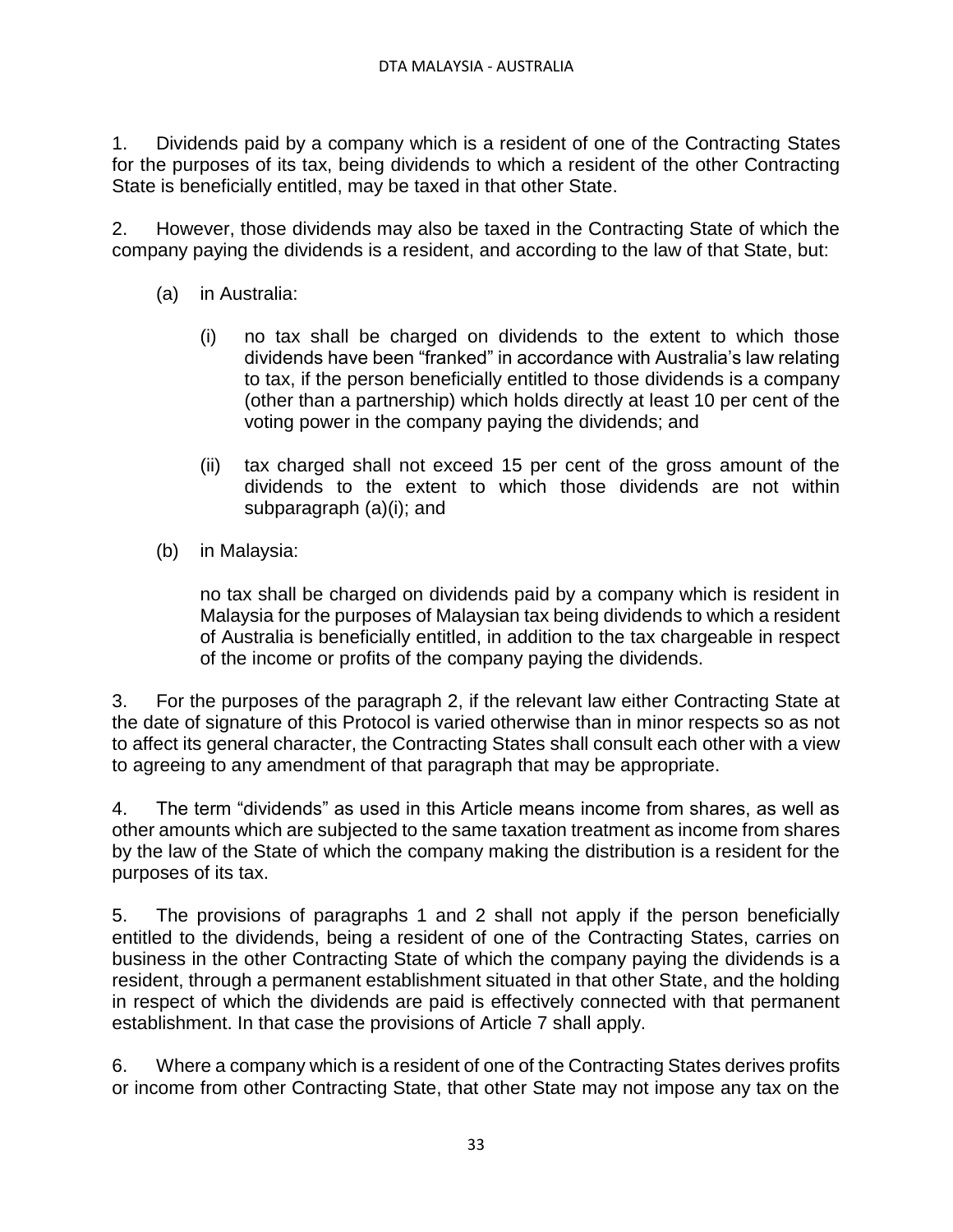dividends paid by the company – being dividends to which a person who is not a resident of the other Contracting State is beneficially entitled – except insofar as the holding in respect of which, such dividends are paid is effectively connected with a permanent establishment situated in that other State, even if the dividends paid consist wholly or partly of profits or income arising in such other State. This paragraph shall not apply in relation to dividends paid by any company which is a resident of Australia for the purposes of Australian tax and which is also a resident of Malaysia for the purposes of Malaysian tax.

7. Dividends paid by a company which is a resident of Malaysia shall include dividends paid by a company which is a resident of Singapore which for the purpose of those dividends has declared itself to be a resident of Malaysia, but shall not include dividends paid by a company which is a resident of Malaysia which for the purpose of those dividends has declared itself to be a resident of Singapore."

### Article 3 **Article 12 of the Agreement, as amended, is amended by:**

- (a) deleting paragraphs 3, 8 and 9 and renumbering the paragraphs 1 to 6;
- (b) deleting "paragraphs 1, 2 and 3" and substituting "paragraphs 1 and 2" in renumbered paragraph 3; and
- (c) deleting "or" at the end of subparagraph (c) of renumbered paragraph 6, renumbering existing subparagraph "(d)" as "(f)" and inserting the following subparagraphs:
	- "(d) the use in connection with television, radio or other broadcasting, or the right to use in connection with such broadcasting, visual images or sounds, or both, transmitted by:
		- (i) satellite; or
		- (ii) cable, optic fibre or similar technology;
	- (e) the use of, the right to use, some or all of the part of the radio frequency spectrum specified in a relevant license; or".

Article 4

**Article 21 of the Agreement, as amended, is deleted and substituted with the following:** 

"Article 21

OTHER INCOME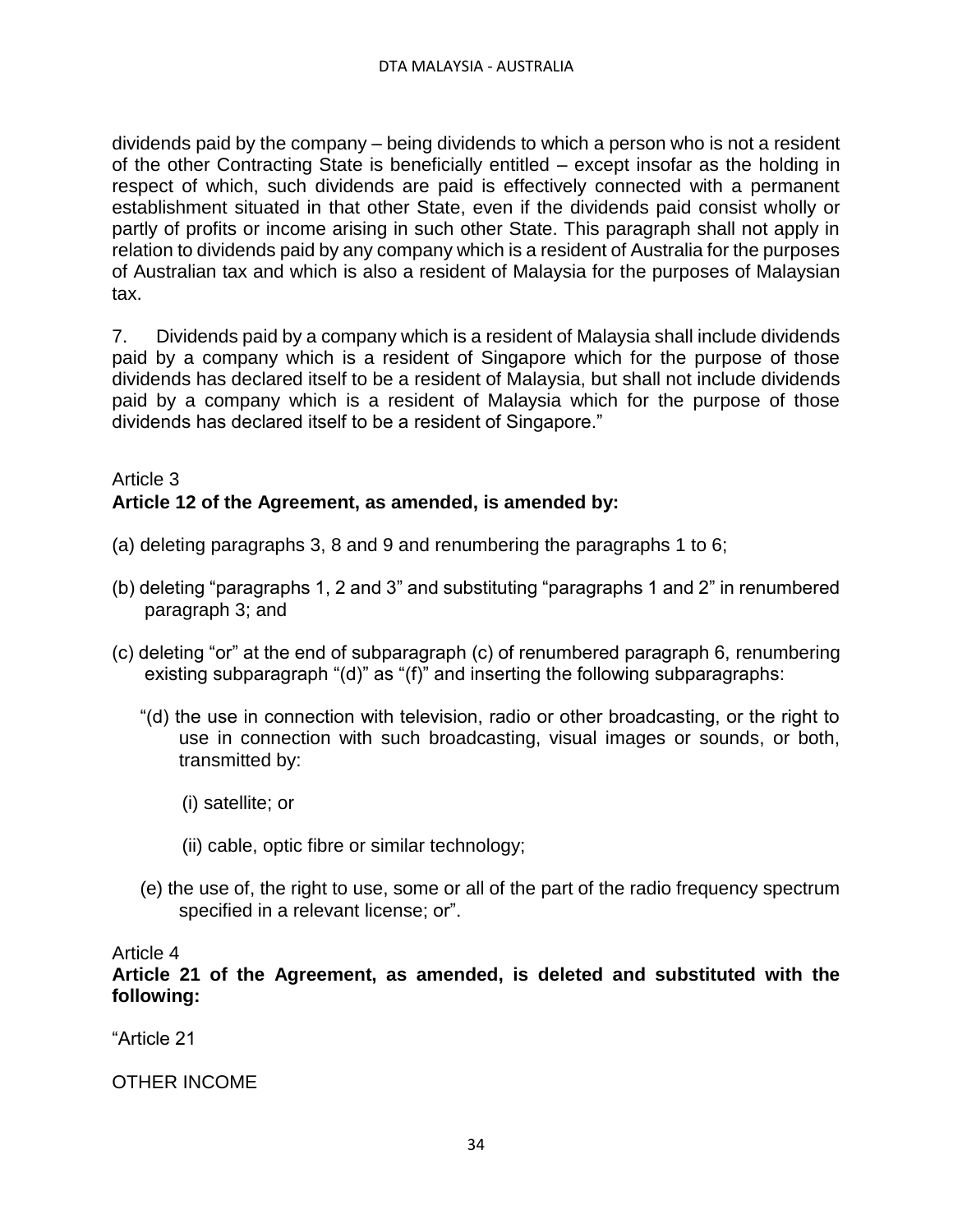1. Items of income of a resident of one of the Contracting States, wherever arising, not dealt with in the foregoing Articles of this Agreement shall be taxable only in that State.

2. The provisions of paragraph 1 shall not apply to income, other than income from land as defined in paragraph 2 of Article 6, derived by a resident of one of the Contracting States where that income is effectively connected with a permanent establishment situated in the other Contracting State. In that case the provisions of Article 7 shall apply.

3. Notwithstanding the provisions of paragraphs 1 and 2, items of income of a resident of one of the Contracting States not dealt with in the foregoing articles of this Agreement from sources in the other Contracting State may also be taxed in the other Contracting State."

### Article 5 **Article 23 of the Agreement, as amended, is amended by:**

(a) deleting paragraphs 4 to 7 and substituting the following:

"4. For the purposes of paragraph 5, the term "Malaysian tax forgone" means an amount which, under the laws of Malaysia and in accordance with this Agreement, would have been payable as Malaysian tax on income had that income not been exempted either wholly or partly from Malaysian tax in accordance with Schedules 7A and 7B of the Income Tax Act 1967 of Malaysia or sections 22, 23, 29, 29A, 29B, 29C, 29D, 29E, 29F, 29G, 29H, 31E, 35, 37 and 41B of the Promotion of Investments Act 1986 of Malaysia and section 45 of that Act to the extent that it relates to sections 21, 22, 26, or 30Q of the Investment Incentives Act 1968, so far as the sections were in force on, and have not been modified since, the date of signature of the Protocol second amending the Agreement or have been modified only in minor respects so as not to affect their general character.

5. Notwithstanding the operation of paragraph 4, Malaysian tax forgone shall not be deemed to have been paid in respect of income derived from:

- (a) banking, insurance, consulting, accounting, auditing or similar services; or
- (b) the operation of ships or aircraft, other than ships or aircraft operated principally from places in Malaysia and used solely in carrying on a business in Malaysia; or
- (c) any scheme entered into by an Australian resident with the purpose of using Malaysia as a conduit for income or as a location of property in order to evade or avoid Australia tax through the exploitation of the Australian foreign tax credit provisions or to confer a benefit on a person who is neither a resident of Australia, nor of Malaysia.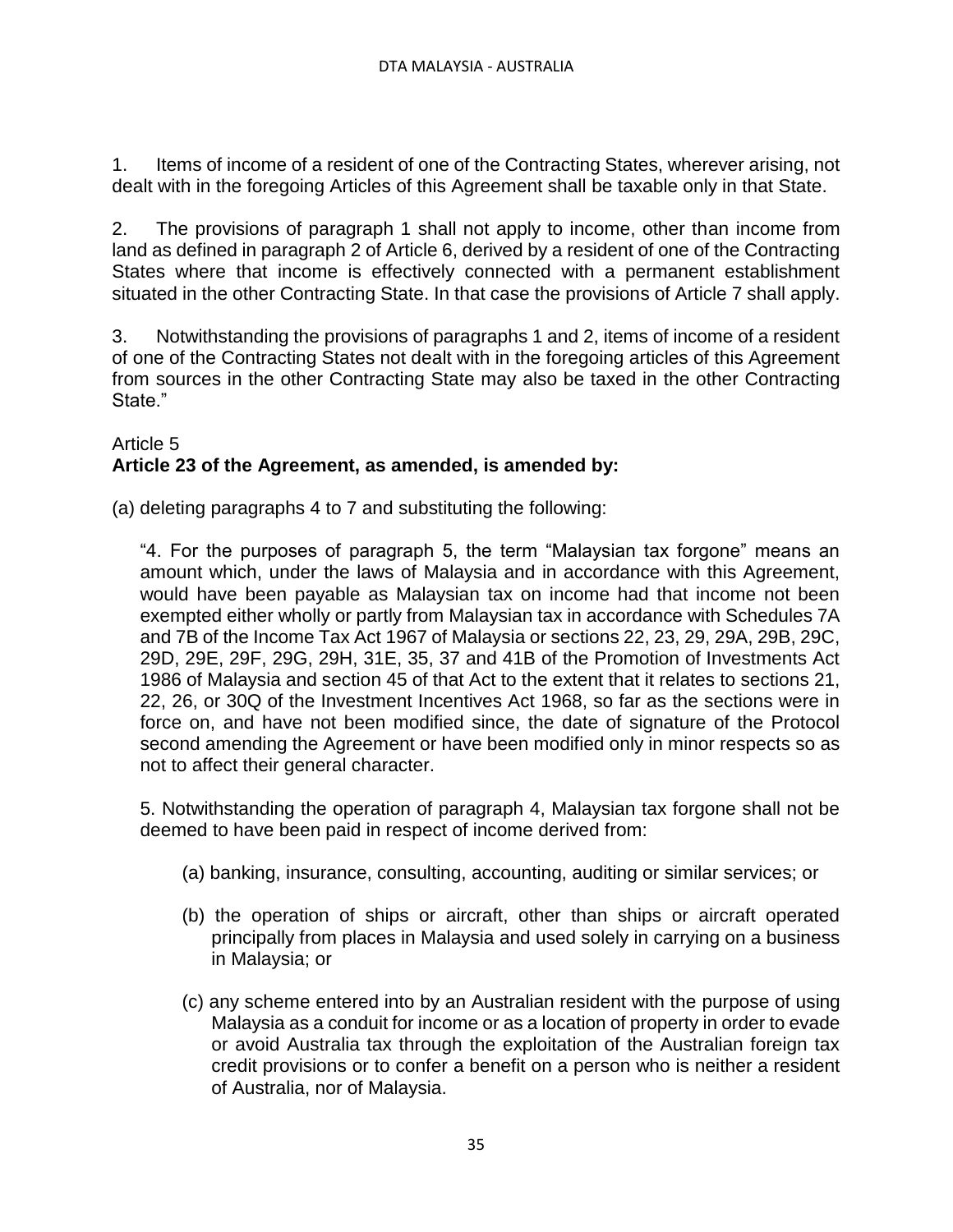6. For the purposes of subparagraph (a) or (b) of paragraph 3, Malaysia tax forgone which answers the description in paragraph 4 and is not of a type referred to in paragraph 5 shall be deemed to be Malaysian tax paid.

7. Paragraphs 4, 5 and 6 shall not apply in relation to income derived in any year of income after the year of income that ends on 30 June 2003.";

- (b) deleting the words "5 and 6" and substituting "4 and 6" in subparagraph (b) of paragraph 8; and
- (c) deleting paragraph 9 and renumbering paragraph 10 as 9.

# Article 6

# **Article 24 of the Agreement, as amended, is amended by adding after paragraph 4 the following paragraph:**

"5. For the purposes of paragraph 3 of Article XXII (Consultation) of the General Agreement on Trade in Services, the Contracting States agree that, notwithstanding that paragraph, any dispute between them as to whether a measure falls within the scope of this Agreement may be brought before the Council for Trade in Services, as provided by that paragraph, only with the consent of both Contracting States. Any doubt as to the interpretation of this paragraph shall be resolved under paragraph 3 of this Article or, failing agreement under that procedure, pursuant to any other procedure agreed to by both Contracting States.:.

### Article 7

# **Article 27 of the Agreement, as amended, is amended by numbering the existing paragraph as 1 and adding after that paragraph, the following:**

- "2. Persons entitled to a particular tax treatment under:
	- (a) a law of one of the Contracting States which has been identified in an Exchange of Letters between the Contracting States; or
	- (b) any law substantially similar to such an identified law which is subsequently enacted by the relevant Contracting State,

shall not be entitled to any benefit of this agreement.

1. In the event of either Contracting State becoming aware of a substantially similar law of the type referred to in subparagraph (b) of paragraph 2, the Contracting States shall consult each other with a view to identifying such law in an Exchange of Letters."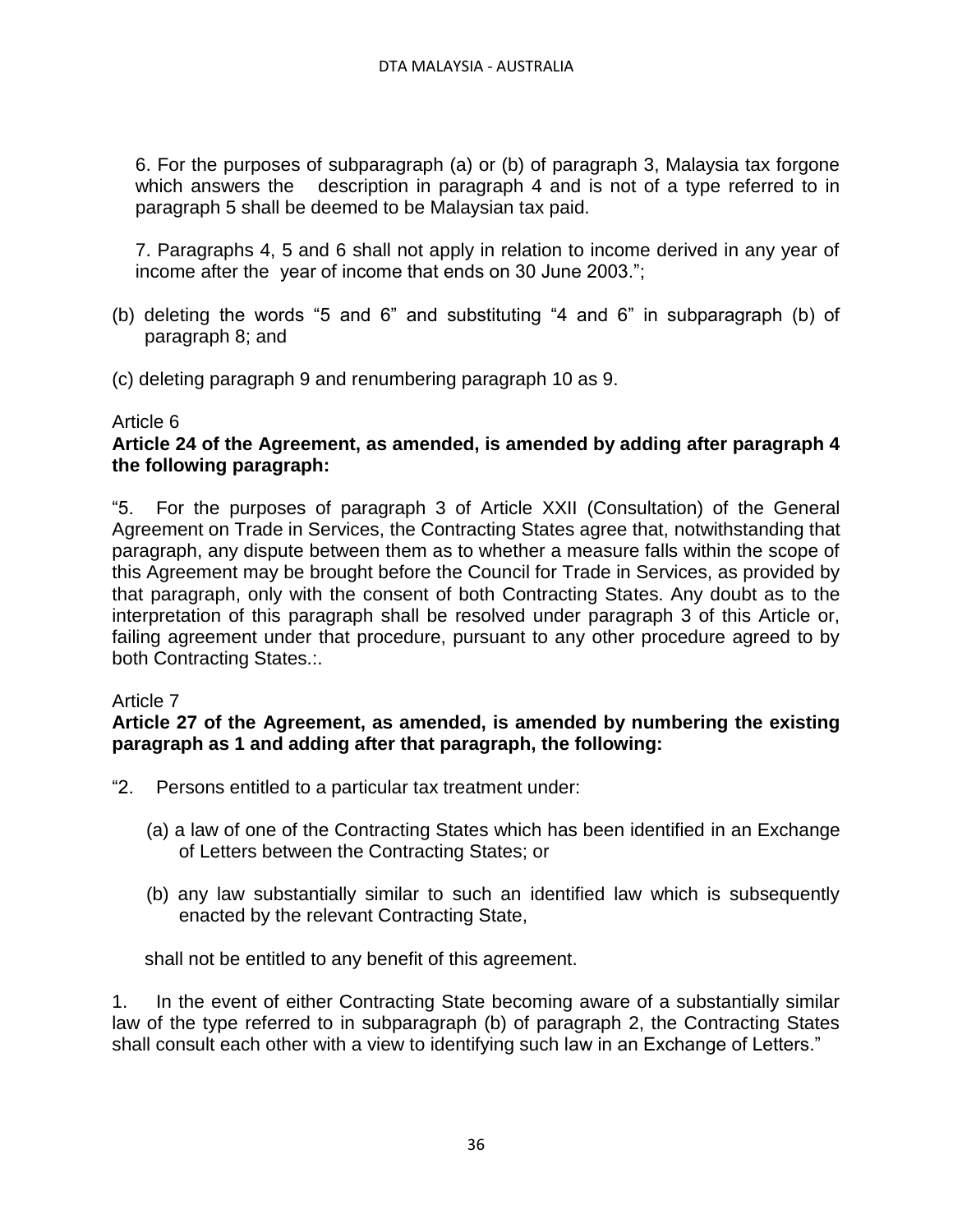# Article 8

This protocol, which shall form an integral part of the Agreement, as amended, shall enter into force on the last of the dates on which the Contracting States exchange notes through the diplomatic channel notifying each other that the last of such things has been done as is necessary to give this Protocol the force of law in Australia and in Malaysia respectively, and thereupon this Protocol shall, have effect:

- (a) in Australia:
	- (i) for the purposes of paragraph (a) of Article 5 of the Protocol, in respect of tax on income of any year of income beginning on or after 1 July 1992; and
	- (ii) in any other case, in relation to income of any year of income beginning on or after 1 July in the calendar year next following that in which this Protocol enters into force;
- (b) in Malaysia:
	- (i) for the purposes of paragraph (a) of Article 5 of the Protocol, in respect of Malaysian tax for any year of assessment beginning on or after 1 January 1993; and
	- (ii) in any other case, in respect of Malaysian tax for any year of assessment beginning on or after 1 January in the calendar year next following that in which this Protocol enters into force.

IN WITNESS WHEREOF the undersigned, being duly authorized, have signed this Protocol.

DONE in duplicate in English and Malay language, both texts being equally authentic, at Genting Highlands, this 28 $^{\text{th}}$ day of July, Two Thousand and Two.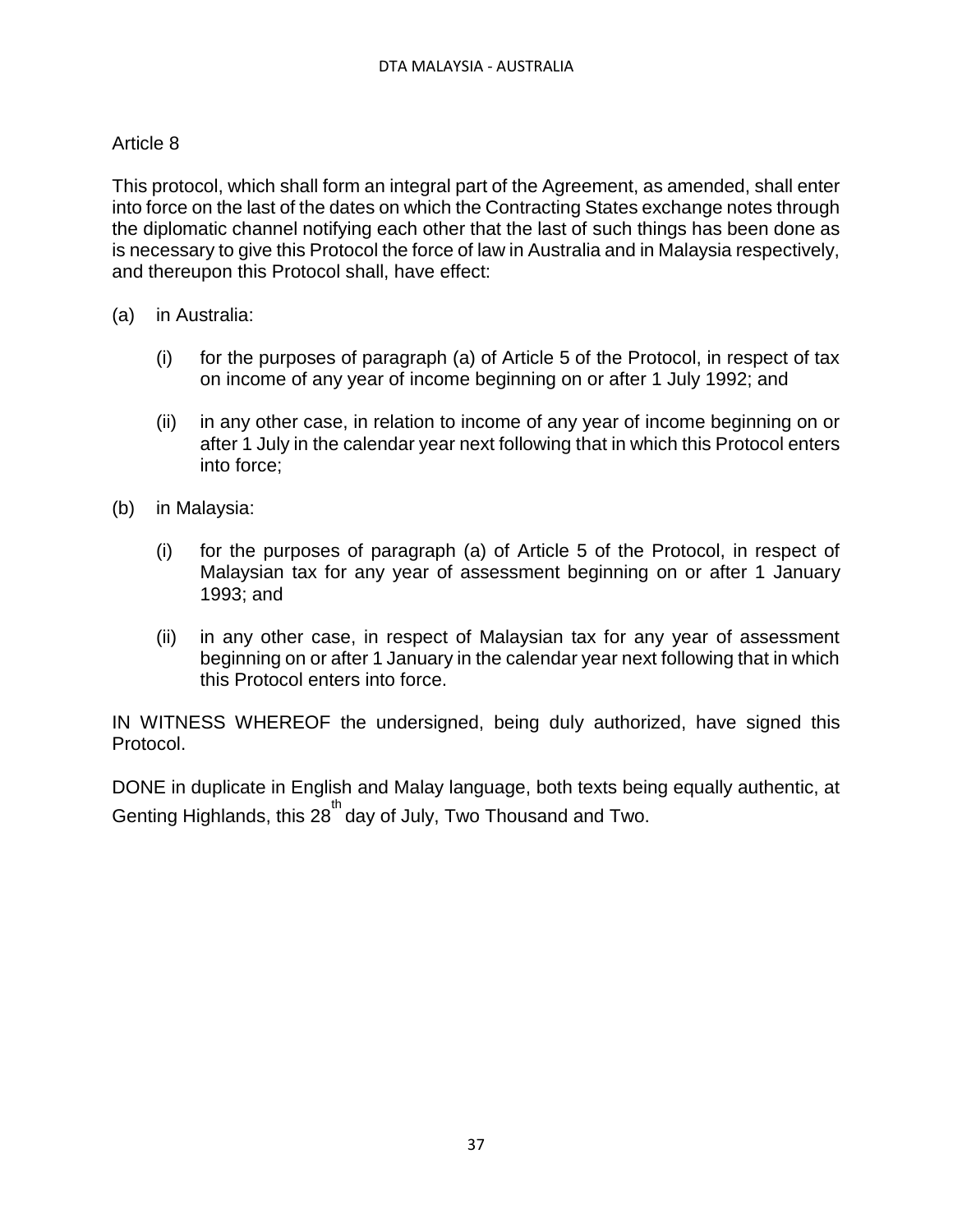## Notes Of Exchange

Your Excellency,

I have the honour to refer to the Second Protocol, signed today, amending the Agreement between the Government of Australia and the Government of Malaysia for the avoidance of double taxation and the prevention of fiscal evasion with respect to taxes on income signed at Canberra on 20 August 1980 and amended by the Protocol signed at Sydney on 2 August 1999, and to propose on behalf of the Government of Australia that:

With reference to the provisions inserted by Article 7 of the Second Protocol, and irrespective of the position but for this exchange of letters, the benefits of this Agreement shall not be available to persons carrying on any offshore business activity under the Labuan Offshore Business Activity Tax Act 1990 (as amended).

The term "offshore business activity" means an offshore business activity as defined under Section 2(1) of the Labuan Offshore Business Activity Tax Act 1990 (as amended) and includes any substantially similar activity dealt with in a modification to that Act.

If these proposals are acceptable to the Government of Malaysia, I have the honour to suggest that the present letter and Your Excellency's reply accepting the proposals shall together constitute an Agreement between the two Governments in this matter, which shall enter into force at the same time as entry into force of the Second Protocol.

I avail myself of this opportunity to renew to your Excellency the assurance of my highest consideration.

Dated at Kuala Lumpur, this 28th day of July 2002.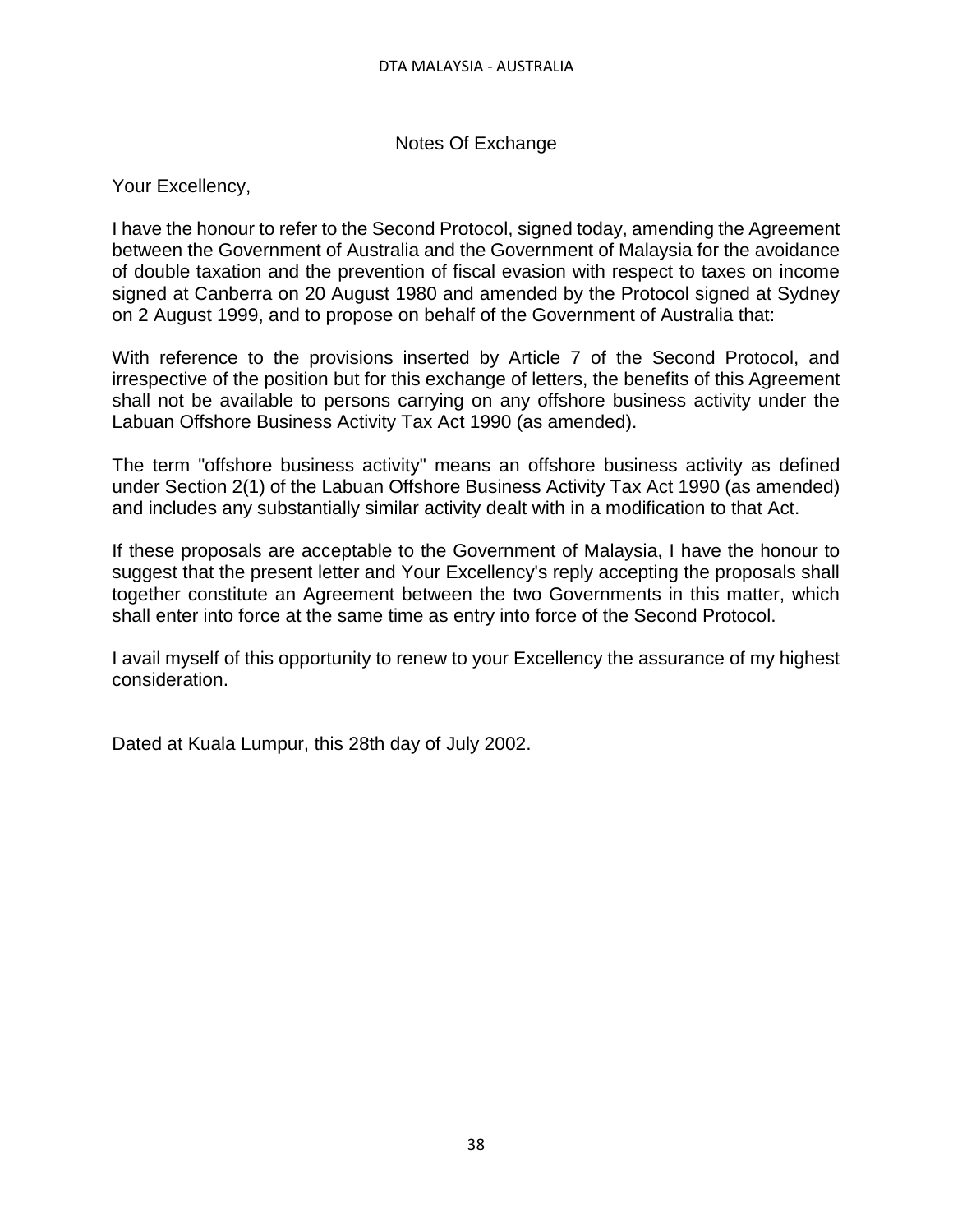Your Excellency,

I have the honour to acknowledge receipt of your Letter of today's date which reads as follows:

I have the honour to inform you that the foregoing proposals are acceptable to the Government of Malaysia and that your Excellency's Letter and this reply shall together constitute an Agreement between the Government of Malaysia and the Government of Australia which shall enter into force at the same time as entry into force of the Second Protocol.

I avail myself of this opportunity to renew to your Excellency the assurance of my highest consideration.

Dated at Kuala Lumpur, this 28th day of July 2002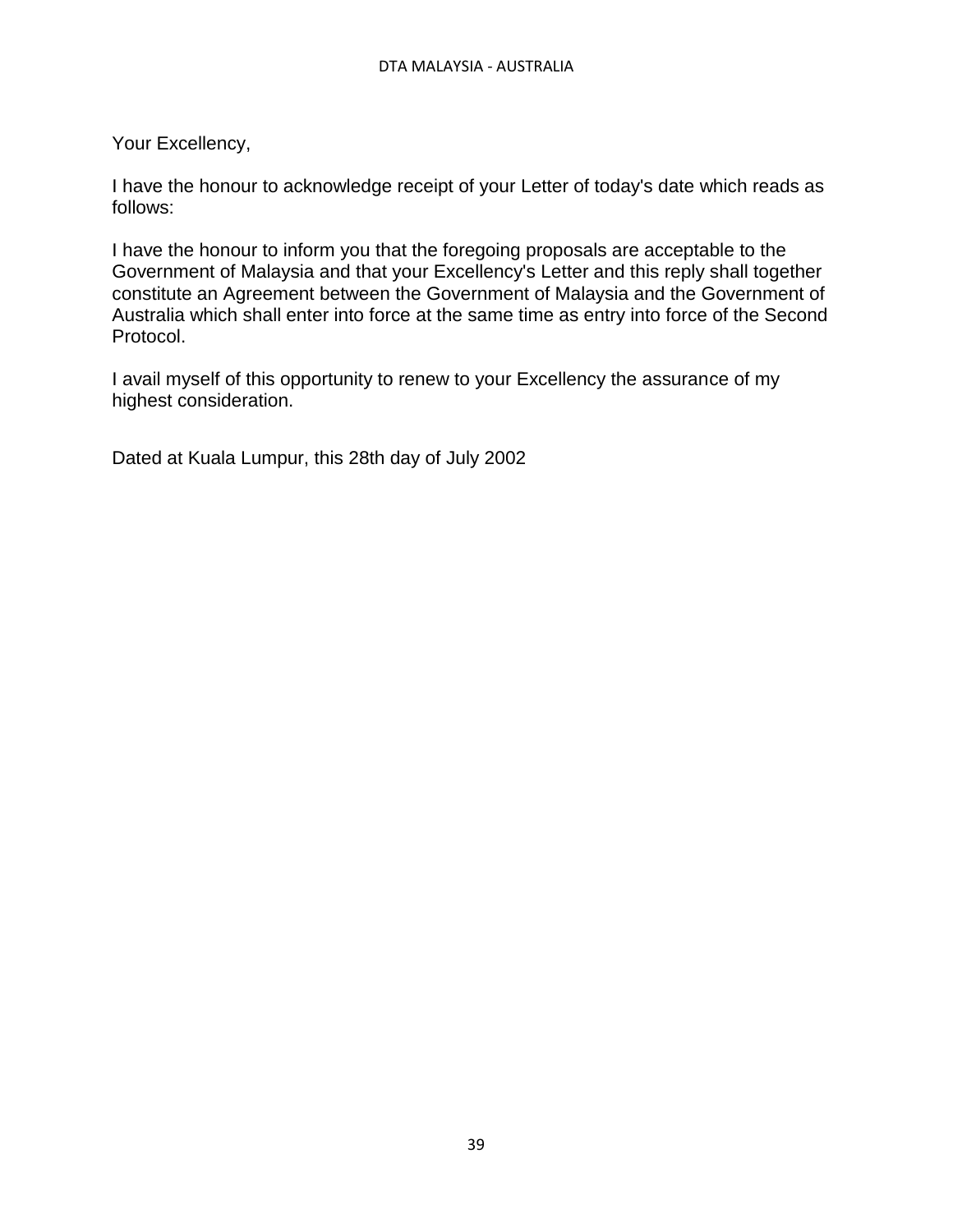<span id="page-39-0"></span>Signed : 24 February 2010 Entry into Force: 8 August 2011 Effective Date : 8 August 2011

### **THIRD PROTOCOL AMENDING THE AGREEMENT BETWEEN THE GOVERNMENT OF AUSTRALIA AND THE GOVERNMENT OF MALAYSIA FOR THE AVOIDANCE OF DOUBLE TAXATION AND THE PREVENTION OF FISCAL EVASION WITH RESPECT TO TAXES ON INCOME AS AMENDED BY THE FIRST PROTOCOL OF 2 AUGUST 1999 AND THE SECOND PROTOCOL OF 28 JULY 2002**

# THE GOVERNMENT OF MALAYSIA AND THE GOVERNMENT OF AUSTRALIA

DESIRING to amend the Agreement between the Government of Malaysia and the Government of Australia for the avoidance of double taxation and the prevention of fiscal evasion with respect to taxes on income done at Canberra on 20 August 1980 (as amended by the first Protocol to that Agreement, done at Sydney on 2 August 1999 and the Second Protocol to that Agreement, done at Genting Highlands on 28 July 2002), in this Protocol (hereinafter referred to as "the Agreement, as amended")

Have agreed as follows:

### **Article 1**

Article 25 of the Agreement, as amended, is deleted and substituted with the following:

### **"Article 25 EXCHANGE OF INFORMATION**

1. The competent authorities of the Contracting States shall exchange such information as is foreseeably relevant for carrying out the provisions of this Agreement or to the administration or enforcement of the domestic laws concerning taxes of every kind and description imposed on behalf of the Contracting States, insofar as the taxation thereunder is not contrary to the Agreement. The exchange of information is not restricted by Articles 1 and 2.

2. Any information received under paragraph 1 by a Contracting State shall be treated as secret in the same manner as information obtained under the domestic laws of that State and shall be disclosed only to persons or authorities (including courts and administrative bodies) concerned with the assessment or collection of, the enforcement or prosecution in respect of, the determination of appeals in relation to the taxes referred to in paragraph 1, or the oversight of the above. Such persons or authorities shall use the information only for such purposes. They may disclose the information in public court